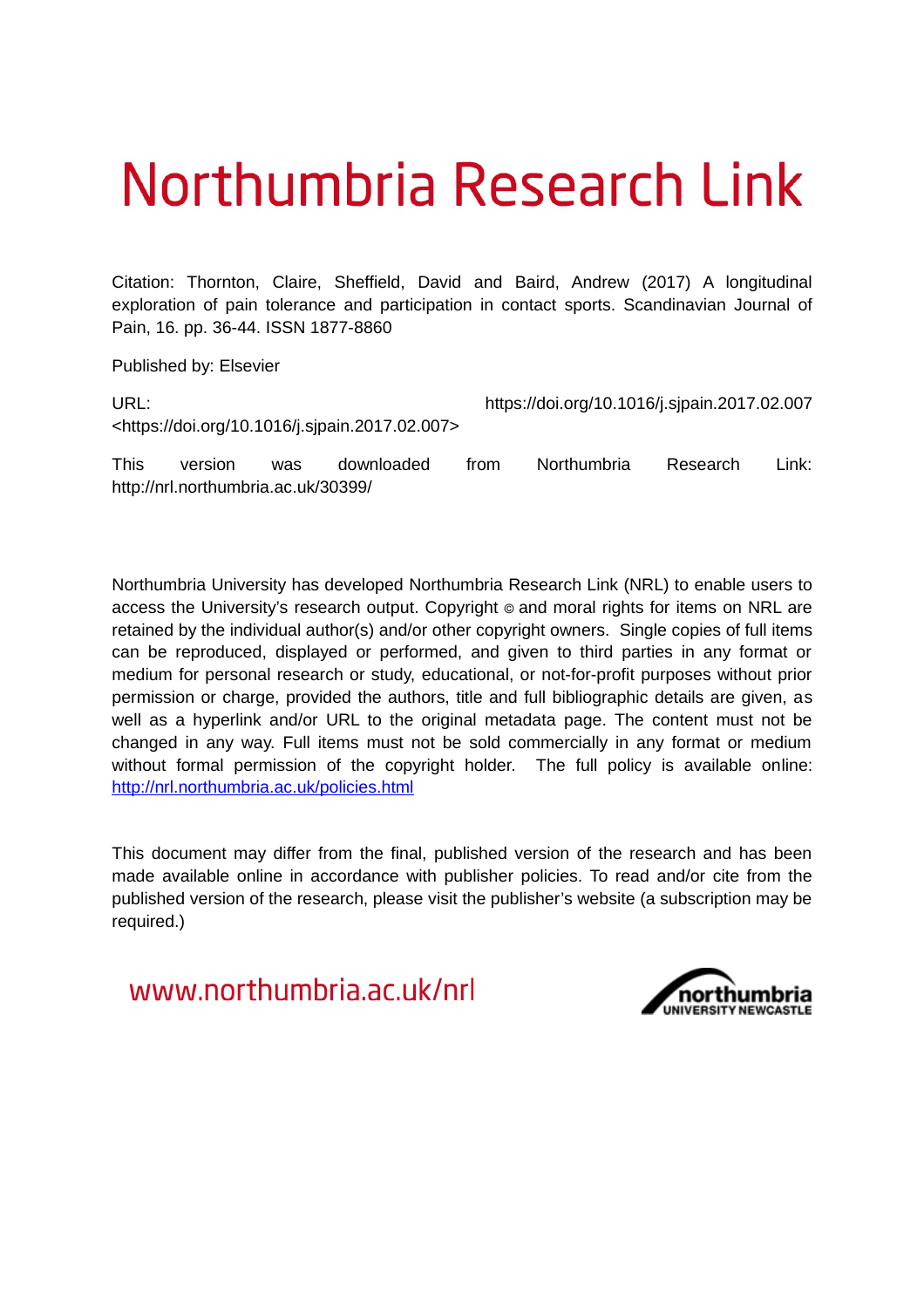Title: A longitudinal exploration of pain tolerance and participation in contact sports

Authors: Claire Thornton<sup>ab</sup>, David Sheffield<sup>b</sup> and Andrew Baird<sup>b</sup> a Newcastle College, Rye Hill Campus, Scotswood Road, Newcastle upon Tyne, NE47SA, UK. [Claire.thornton@ncl-coll.ac.uk](mailto:Claire.thornton@ncl-coll.ac.uk)

b University of Derby, Kedleston Road, Derby, DE22 1GB, UK. [D.sheffield@derby.ac.uk;](mailto:D.sheffield@derby.ac.uk) [A.baird@derby.ac.uk](mailto:A.baird@derby.ac.uk)

Corresponding author: Claire Thornton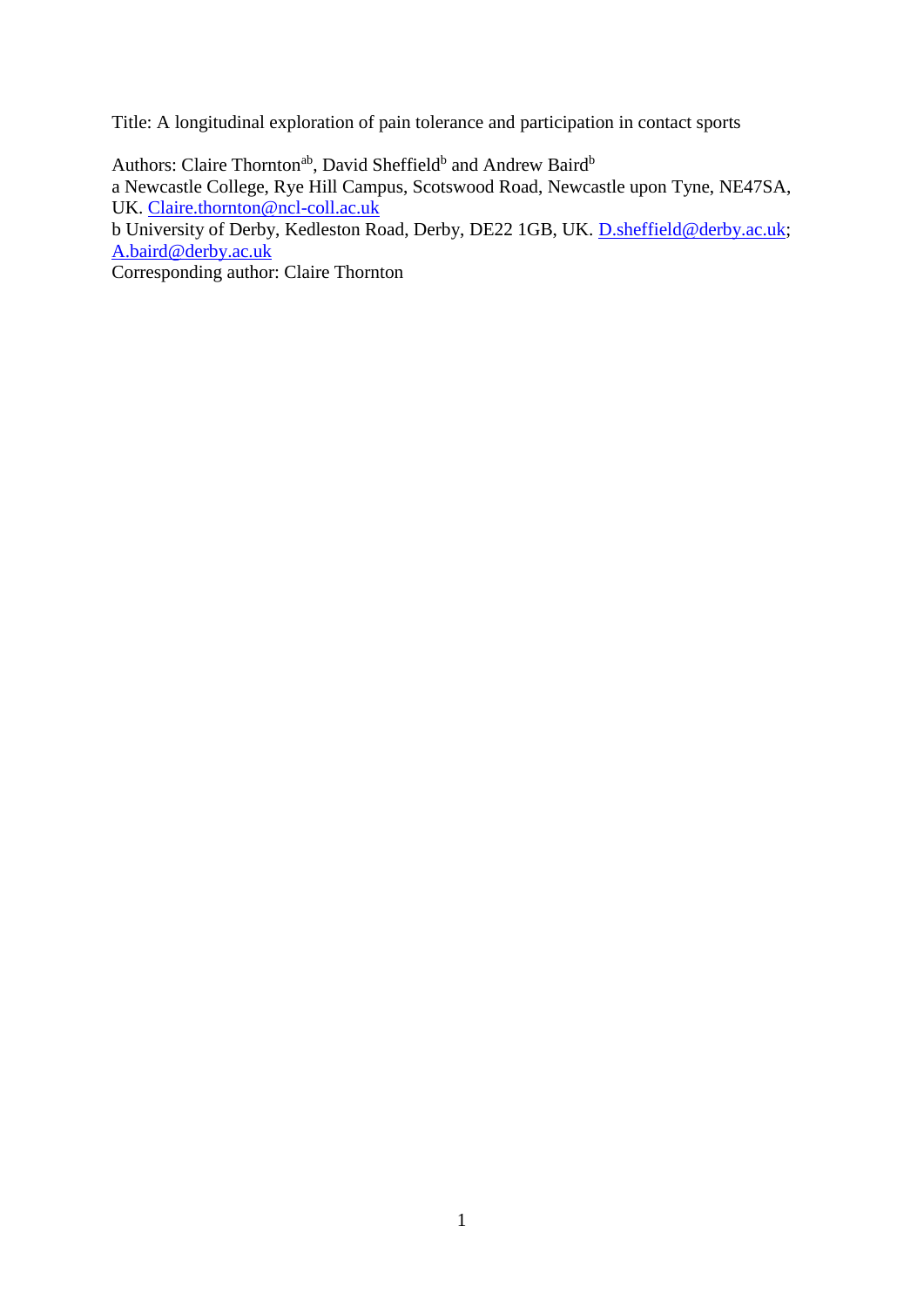#### Abstract

**Background/aims:** Athletes who choose to engage in contact sports do so with the knowledge that participation will bring pain in the form of contact with others, injury, and from exertion. Whilst athletes who play contact sports have been shown to have higher pain tolerance than those who do not, it is unclear whether this is a result of habituation over time, or as a result of individual differences at the outset. The aim was to compare pain responses over an athletic season in athletes who participated in contact sport and those who disengaged from it.

**Methods:** One hundred and two new contact athletes completed measures of cold and ischemic pain tolerance, perceived pain intensity, pain bothersomeness, pain coping styles and attendance at the start, middle (4 months) and end (8 months) of their season. The athletes were drawn from martial arts, rugby and American football. Cluster analysis placed 47 athletes into a participating category and 55 into a non-participating cluster.

**Results:** Participating athletes had higher ischemic pain tolerance at the start ( $r = 0.27$ ,  $p =$ 0.05), middle ( $r = 0.41$ ,  $p < 0.0001$ ) and end of the season ( $r = 0.57$ ,  $p < 0.0001$ ) compared to non-participating athletes. In addition participating athletes were more tolerant to cold pain at the end of the season  $(r = 0.39, p < 0.0001)$ , compared to non-participating athletes. Participating athletes also exhibited higher direct coping, catastrophized less about injury pain and also found contact pain to be less bothersome physically and psychologically compared to non-participating athletes. Participating athletes were more tolerant of ischemic pain at the end of the season compared to the start ( $r = 0.28$ ,  $p = 0.04$ ). Conversely nonparticipating athletes became significantly less tolerant to both pain stimuli by the end of the season (cold pressor;  $r = 0.54$ , p <0.0001; ischemia;  $r = 0.43$ , p = 0.006). Pain intensity as measured by a visual analog scale did not change over the season for both groups.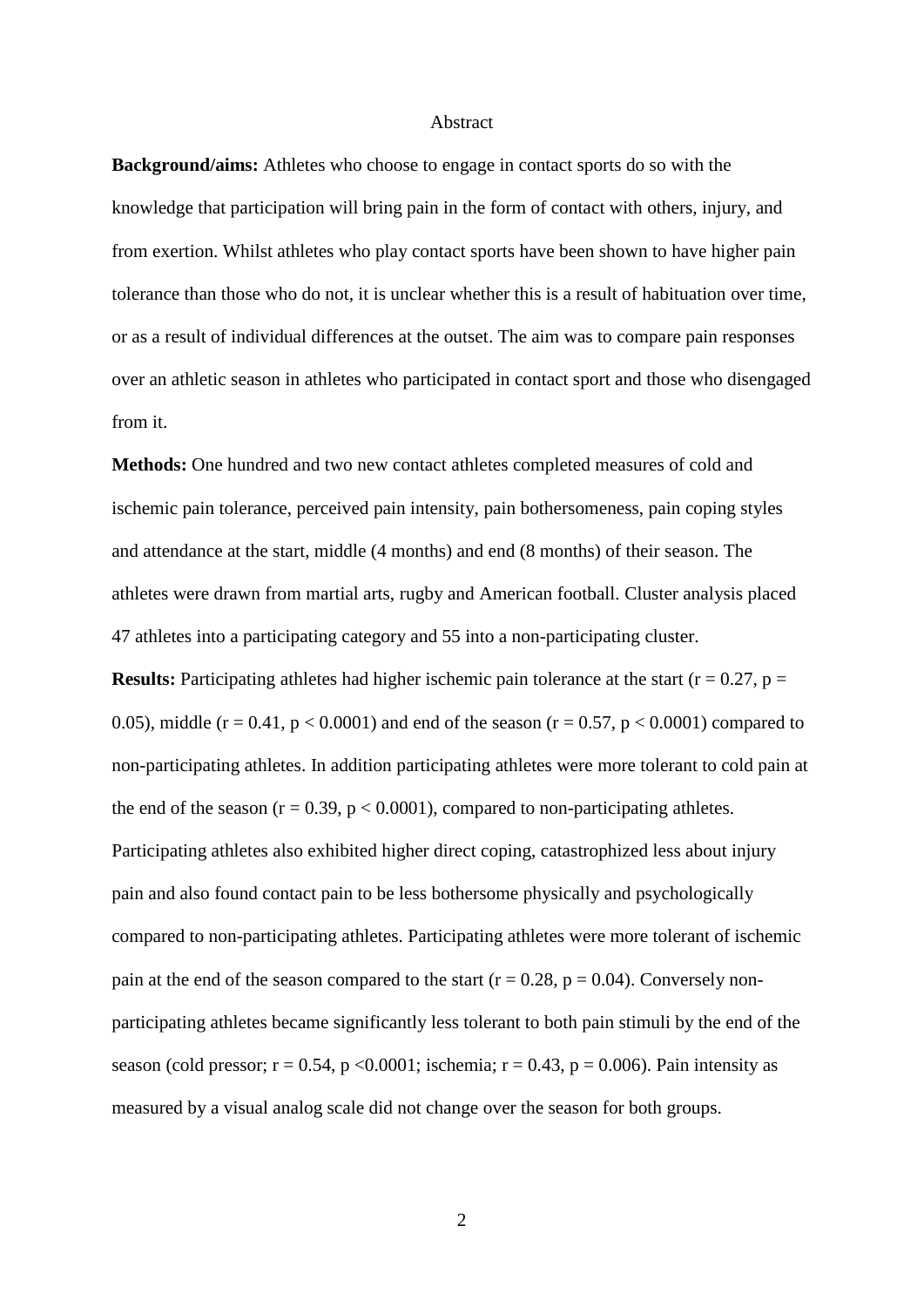**Conclusions:** Those who cease participation in contact sports become less pain tolerant of experimental pain, possibly a result of catastrophizing. The results suggest that athletes who commit to contact sports find pain less bothersome over time, possibly as a result of experience and learning to cope with pain. Athletes who continue to participate in contact sports have a higher pain tolerance, report less bothersomeness and have higher direct coping than those who drop out. In addition, tolerance to ischemic pain increased over the season for participating athletes.

**Implications:** Having a low pain tolerance should not prevent athletes from taking part in contact sports, as pain becomes less bothersome in athletes who adhere to such activities. Participating in contact sports may result in maintained cold pain tolerance, increased ischemic pain tolerance, reduced catastrophizing and better coping skills. Coaches can therefore work with athletes to develop pain coping strategies to aid adherence to contact sports.

**Key words:** tolerance; learning; adherence; bothersomeness; pain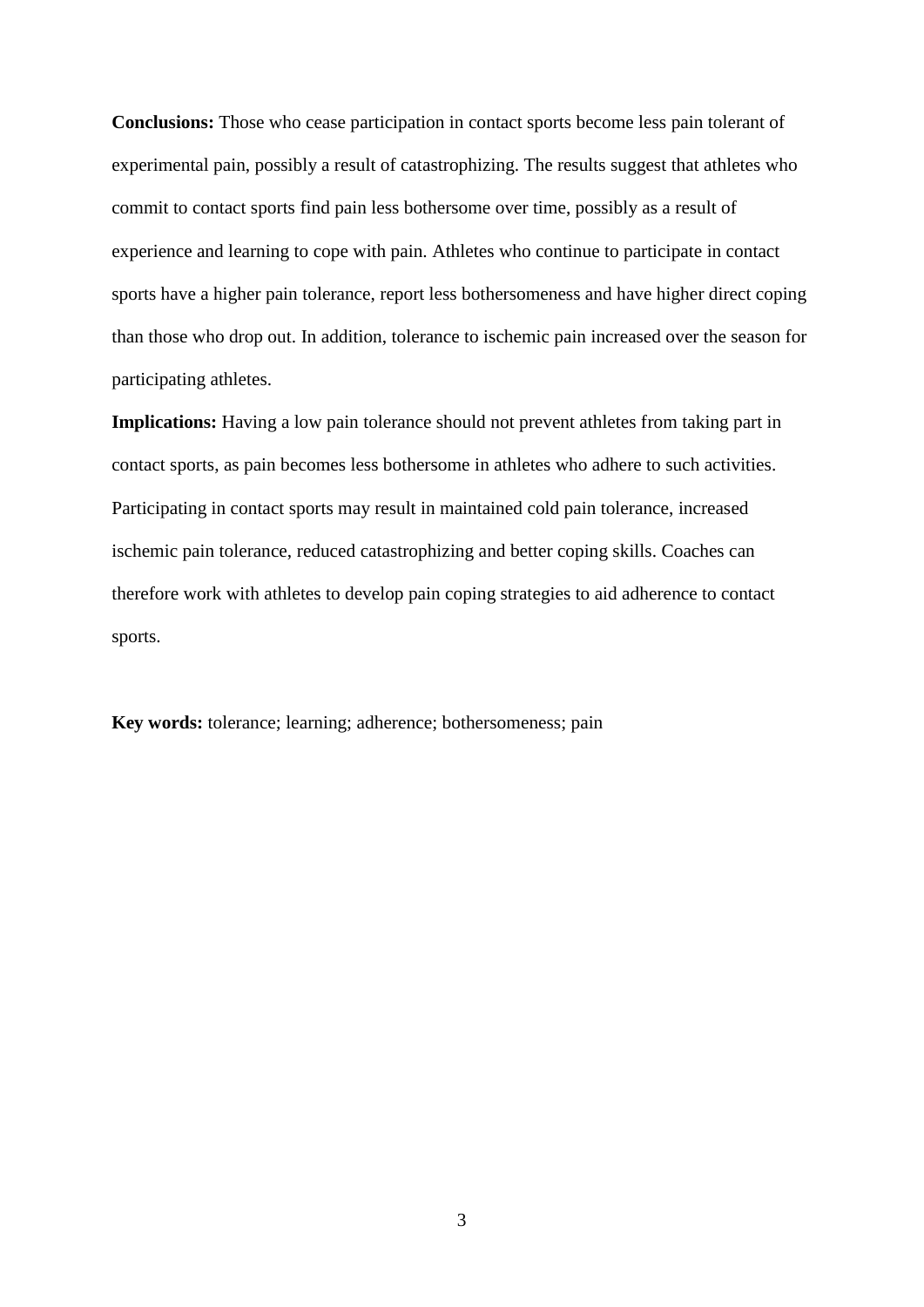#### **1. Introduction**

There is evidence that athletes and non-athletes differ in their responses to pain [1,2]. A meta-analysis of 15 studies found that athletes have a higher pain tolerance than non-athletes [3]. Athletes who participate in high contact sports have higher pain tolerance and report less pain intensity than athletes who play non-contact or low contact sports [4,5,6]; Athletes who engage in endurance sports also exhibit higher pain tolerance than others [7], and highly trained swimmers have higher pain tolerance than recreational athletes [8].

There are many plausible reasons for these differences, including alterations to endogenous inhibitory processes [3], individual differences such as personality [9], or learning to cope with pain [10]. It has been postulated that engaging in regular, vigorous physical activity may alter pain perception and tolerance, [3,11,7]. Such activity may improve or alter endogenous inhibitory processes, thereby reducing pain. Thus, endurance athletes may perceive and process pain differently to non-athletes as a result of repeated exposure to exhausting training [7]. Further studies have suggested that participation in high intensity training along with personality traits and perceptions regarding pain control may mediate pain responses [12]. It has also been postulated that individuals learn to tolerate pain through the use of coping strategies [12], or through habituation [13], resilience [14] or experience [5]. In laboratory studies repeated exposure to pain has resulted in task interference habituation, indicating that in controlled environments, the recurrent experience of pain may reduce its intensity and its detrimental effects on performance [13]. It has also been suggested that pain intensity may decrease as a result of experience, as illustrated in studies of battlefield pain [15] and labour pain [16]. There is evidence however that exposure to pain may result in sensitisation due to pain-related anxiety [17].

There has been little exploration of adherence to painful contact sports; however injury rehabilitation research has shown that individuals with high pain tolerance adhere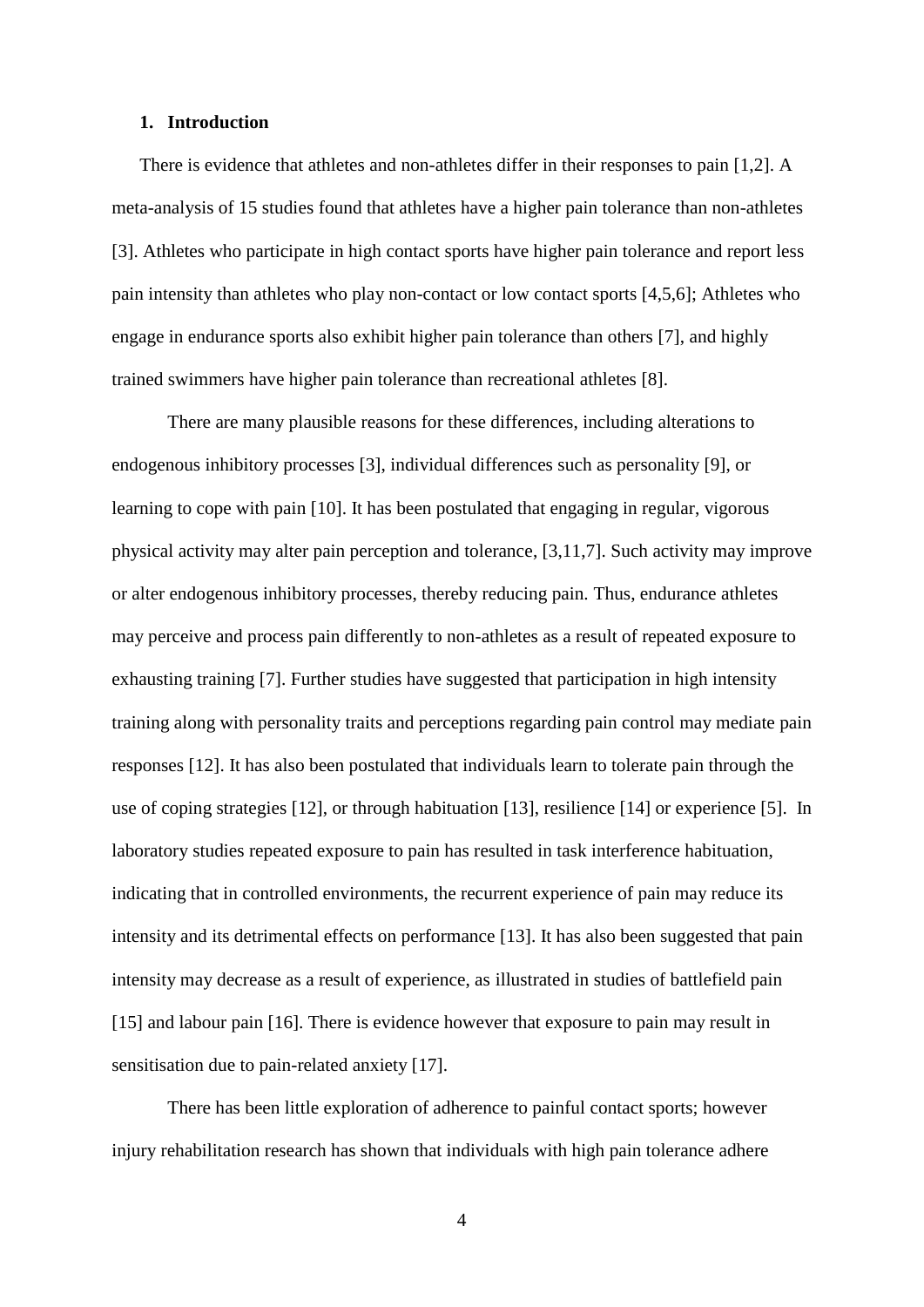better to treatment programmes [18]. Exercise adherence literature suggests that approximately 50% of people who begin an exercise programme drop out [19]. The intensity of activity, injury risk and exercise mode predict adherence [19]. Little research has examined the determinants of adoption and adherence of these different characteristics in contact sport.

This study is the first to explore participation in contact sports whilst examining differences in pain responses. Changes in pain reporting over time has been measured in experimental settings using healthy non-athletes [e.g. 20], however many studies have only taken measurements over a few days or hours [21] and none have examined athletes. We examined participation in contact sports over an athletic season alongside measures of cold and ischemic pain tolerance, pain bothersomeness and pain coping styles; non athletes were not included as previous work has already established that they differ from athletes in their response to pain. Further, the study aimed to test the competing hypotheses that contact athletes are more pain tolerant at the outset of playing or that pain tolerance increases in participating contact athletes during their first season.

## **2. Materials and Method**

## **2.1 Hypotheses**

In order to test the following hypotheses, data were collected at three points over an eight month period. Participating contact athletes were compared with those who stopped participating, following cluster analysis.

H1: Cold and ischemic pain tolerance would differ at each point in the season according to whether athletes participated in the sport or stopped participating. It was hypothesised that participating contact athletes would increase pain tolerance over the season.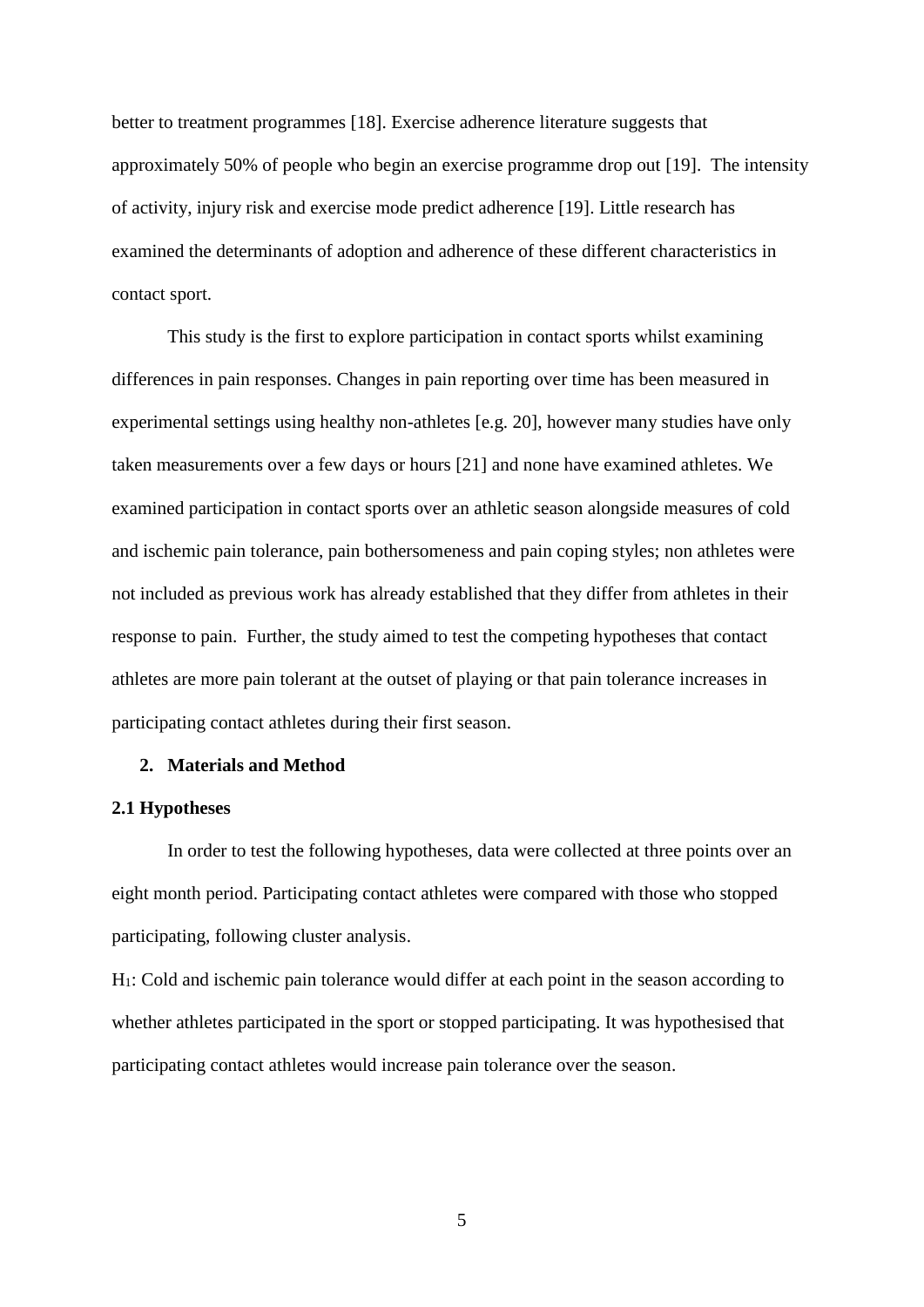H2: Pain intensity ratings would differ at each point in the season according to whether athletes participated or stopped participating in the sport. It was hypothesised that pain intensity ratings would reduce over the season for participating athletes.

H3: Bothersomeness of pain would differ at each point in the season according to whether athletes participated or stopped participating in the sport. It was hypothesised that bothersomeness would reduce over the season for participating athletes.

H4: Participating athletes would demonstrate a higher direct coping style than nonparticipating athletes.

#### **2.2 Participants**

A total of 102 pain free student athletes, 47 males (mean age  $= 23.6$  years,  $SD = 6.0$ years) and 55 females (mean age  $= 20.5$  years,  $SD = 3.6$  years), who were new to both postcompulsory education and voluntary contact sports were recruited via university notice boards, direct contact with local clubs and through social media. The participants had all recently begun taking part voluntarily in a contact sport (rugby,  $n = 62$ ; American Football, n  $= 15$ ; mixed martial arts (MMA),  $n = 11$ ; and kickboxing,  $n = 14$ ). Participants were classed as new to contact sports if they previously had no experience of engaging in sports where contact is allowed within the rules. Sample sizes were calculated based on prospective estimates of power and effect size figures to achieve an acceptable power level of 0.8 and a large effect size of 0.138 [22]. Ethical approval for the study was granted by the University Research Ethics Committee.

#### **2.3 Materials**

**2.3.1 Demographic questionnaire.** Participants were asked to state the number of injuries they had suffered, previous sports played as well as age and gender. The participants were also asked three questions about their feelings regarding beginning their new sport, which were responded to on a five-point Likert scale: how much they were looking forward to the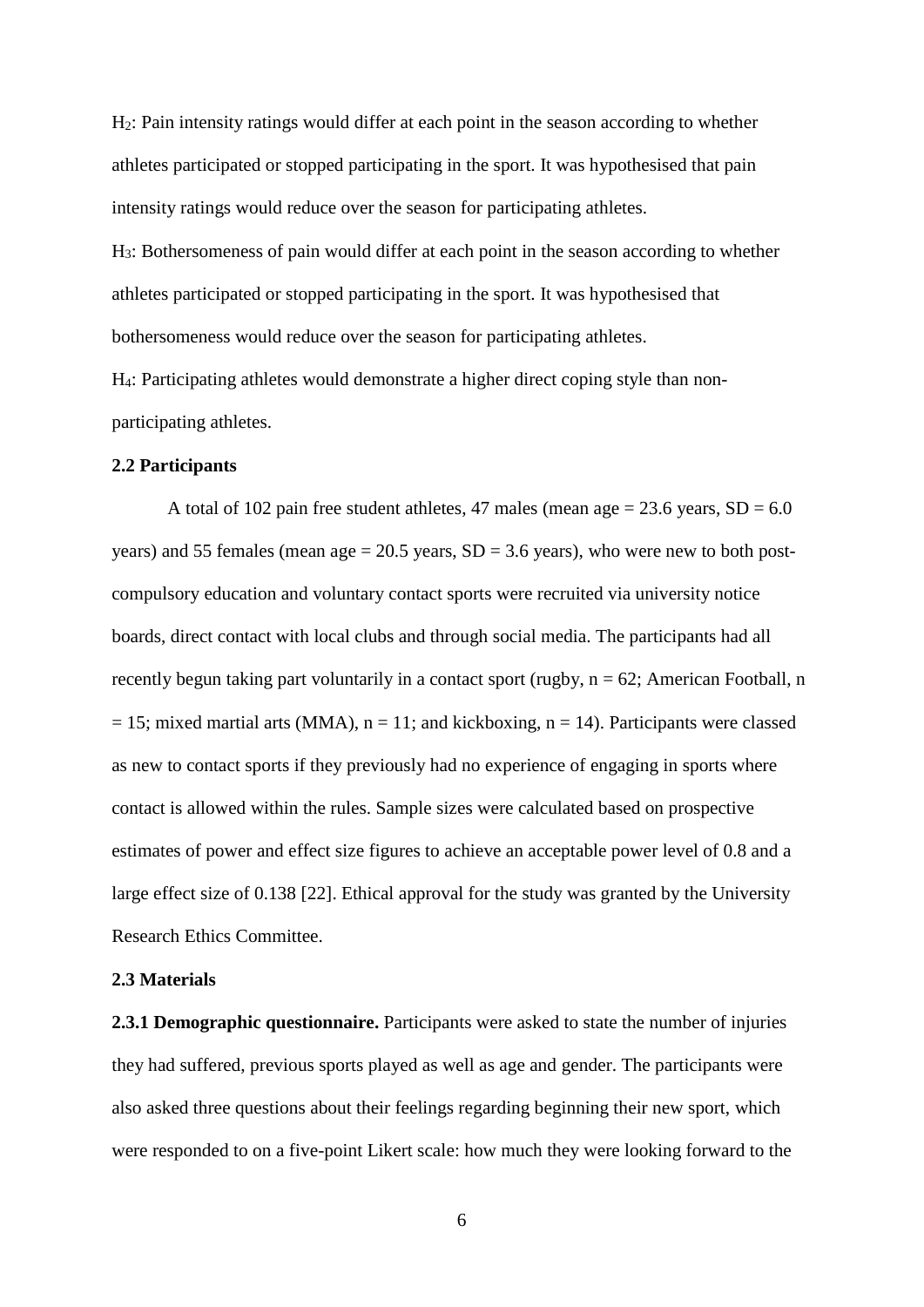sport (1 = *not at all*, 5 = *extremely*); how much they thought they would enjoy the sport (1 = *not at all*,  $5 =$  *extremely*); and how they thought they would feel about any pain experienced in the sport (1 = *dislike it very much,* 5 = *like it very much*).

**2.3.2 Sports Inventory for Pain (SIP15)** [23]. Participants completed three adapted versions of the SIP15 questionnaire that were altered to account for three different pain types; contact pain, exertion pain and injury related pain. The wording in the questionnaire was adapted to reflect the pain types; for example, where the SIP15 states "I see pain as a challenge and I don't let it bother me", the word "contact", "injury" or "exertion" was inserted before the word "pain" to allow participants to reflect on that pain type specifically, a definition each type of pain was provided.

The SIP15 was developed from the original Sports Inventory for Pain [24] and is a 15 item inventory that contains three subscales – Direct Coping, Somatic Awareness and Catastrophizing. Direct Coping (through action) is a positive coping style in relation to pain and assesses the extent to which someone uses direct coping strategies to deal with pain. People who score high on this scale tend to approach pain positively and are prepared to endure it [24]. The Catastrophizing scale measures whether individuals ruminate on pain, feel it is unbearable or simply give up when in pain. High scores on this scale indicate high catastrophizing. The Somatic Awareness scale assesses whether someone is hyposensitve or hypersensitive to pain stimuli, with high scores indicating hypersensitivity. The SIP15 yielded acceptable reliability values for the three factors; direct coping ( $\alpha$ =.87), catastrophizing ( $\alpha$ =.76) and somatic awareness ( $\alpha$ =.54). The SIP15 showed a sound factor structure and is a reliable tool where brevity is required in the field [23].

**2.3.3 Bothersomeness questionnaire**. Participants were asked to rate bothersomeness of the three types of pain in terms of physical bothersomeness (how much the pain interfered with physical performance of their sport) and psychological bothersomeness (how much the pain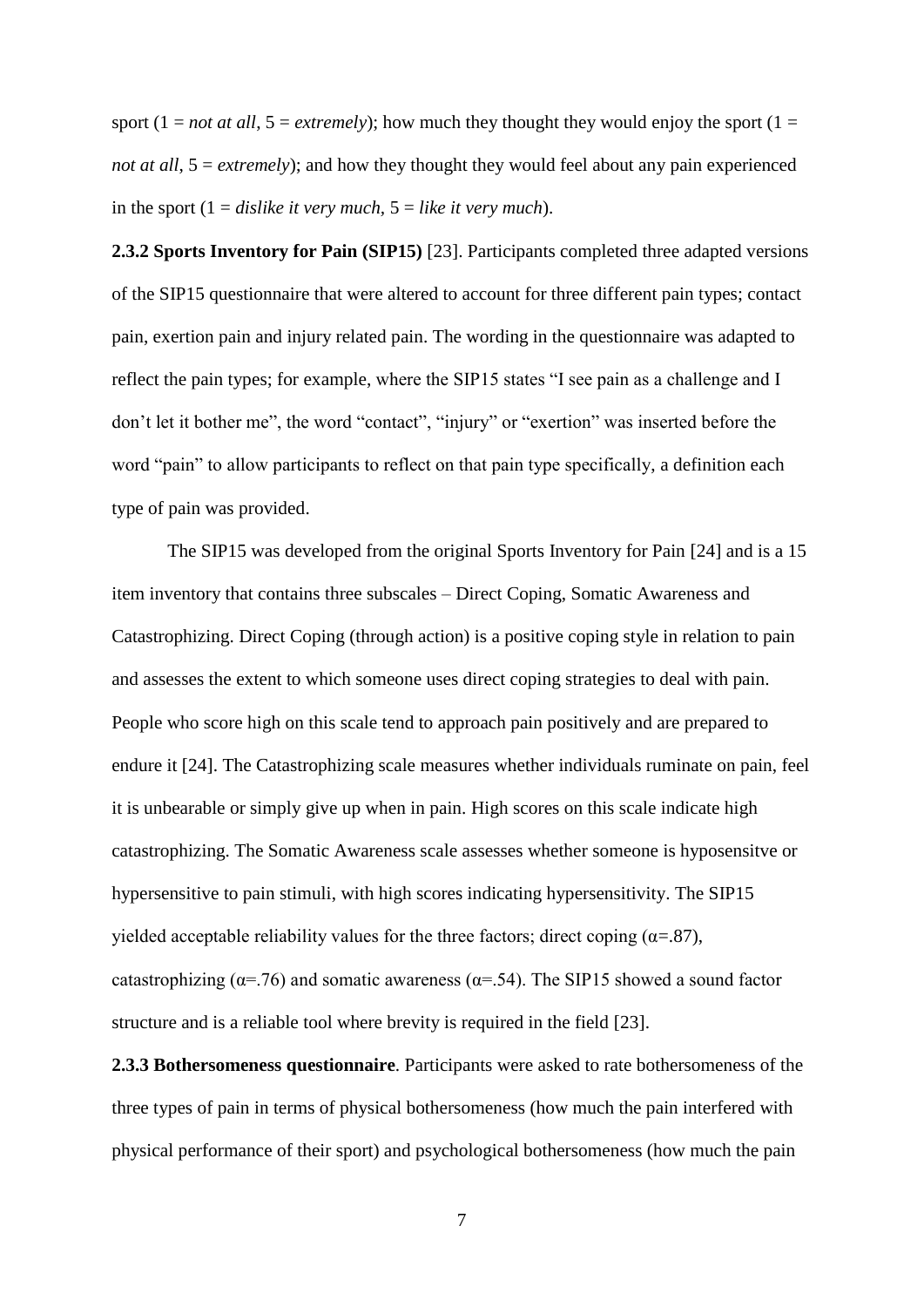interfered with psychological states during performance). This was measured on a five point scale of  $1 = not$  *at all*,  $5 = extremely$ .

Participants were also asked to rate how enjoyable they found the sport (1 = *not at all*,  $5 =$  *extremely*) and how they felt about any pain experienced in the sport  $(1 = \text{display})$  *extremely much*, 5 = *like it very much*). They were also asked whether they had any injuries or physical reasons for not playing their sport (such as being ill) that had prevented them for attending for at least 1 week.

**2.3.4 Attendance.** At the 4-month and 8-month points, coaches supplied attendance data for each athlete in the form of training registers. This was converted to a percentage of attendance at all possible training sessions and competitive matches. This was taken to establish at the end of the season, whether the participants were classed as participating in the sport or whether they had disengaged from it. Most of the sports had two training sessions per week plus one competitive match. The MMA and kickboxing athletes had two training sessions per week and competitions once every two weeks. The duration of training sessions for rugby and American football was 1.5 hours. The martial arts training sessions were 1 hour in length. The duration of rugby matches was 80 minutes, American football matches could be between 2 and 3 hours. Martial arts competitions varied in length from 5 minutes to 30 minutes. It should therefore be noted that the sports differed in duration both in training and competition. In addition the exposure to pain and the intensity of the activity also differed. For example American football players are not active for the whole game, and a rugby player may not get involved in many tackles depending on his or her position. It was therefore not possible to standardise the amount of exposure to pain in each sport whilst maintaining ecological validity.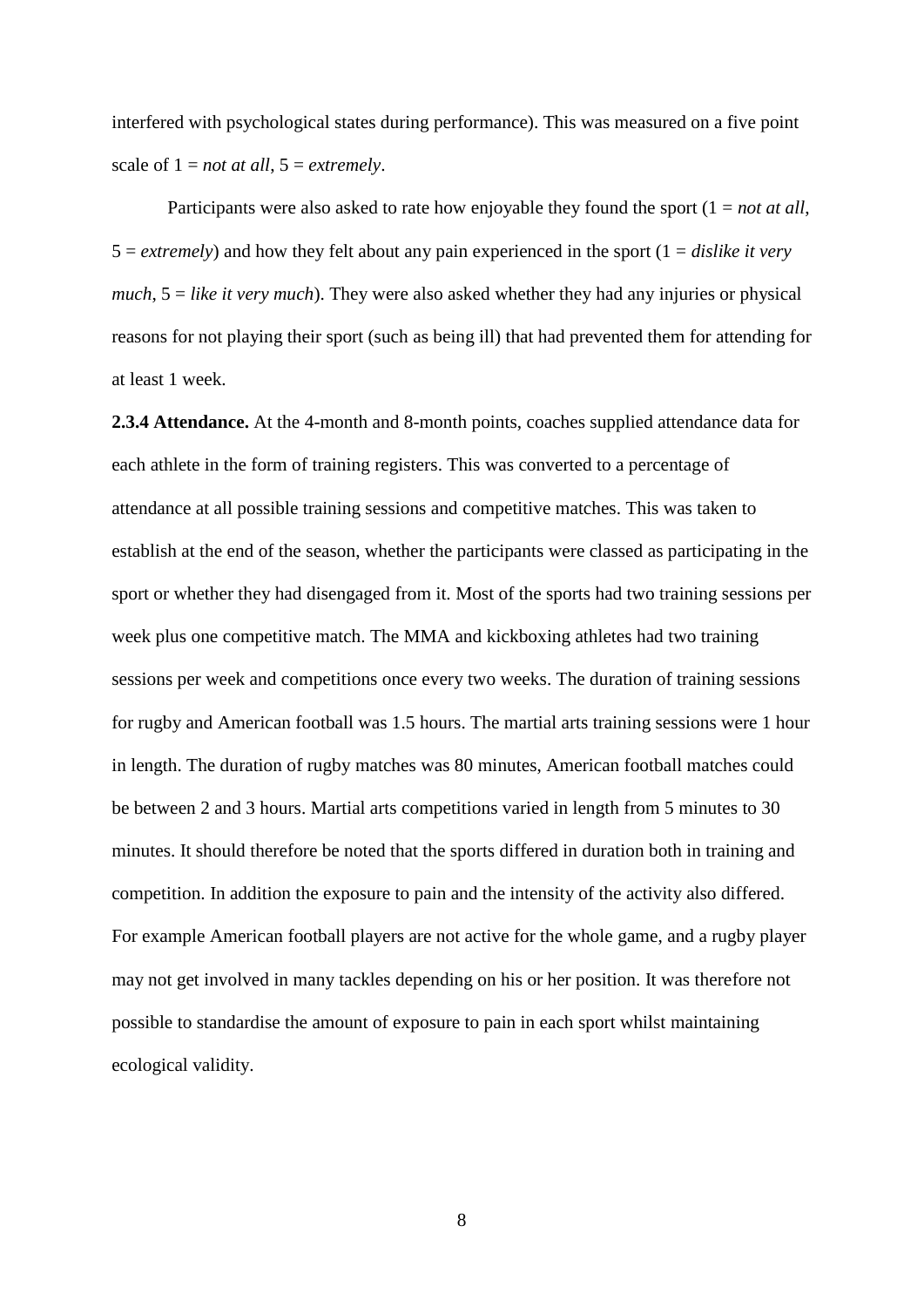**2.3.5 Pain Tolerance.** Both pain tolerance measures were performed in isolation from other participants and the athletes were asked not to share their experiences or results with anyone else.

2.3.51 Cold pressor. A tank containing iced water was used, with the water circulated using a pump and kept at 2-3°C. Participants were asked to place their dominant hand in the water up to the wrist and were instructed to keep it there for as long as possible. Pain tolerance was measured as time to withdraw in whole seconds, using a stopwatch. A ceiling time of 5 minutes was imposed, though participants were blind to this. At one minute intervals participants were asked to rate the intensity of pain on a visual analog scale (VAS), consisting of a 10 cm horizontal line with anchors at each end indicating the severity of the pain, these ranged from 0 (*no pain*), to 100 (*the most pain imaginable*). A measurement was then taken, in millimetres, from the no pain end of the scale to the mark made by the participant. Such scales have proved to be reliable and valid for measuring the intensity of acute pain [25]. *2.3.5.2 Ischemia.* Pain was induced using a sphygmomanometer and a handgrip dynamometer, following the submaximal effort tourniquet protocol outlined by [26]. Participants initially performed 3 maximal hand-grip exercises using a hand grip dynamometer. Their mean hand-grip score was calculated and was used to establish 50% of their maximum hand-grip. Participants were then asked to raise their non-dominant arm above their head for 30 seconds, after which a blood pressure cuff was placed round the upper arm and inflated to 230mm Hg at a rate of 40mm Hg per second. Full cuff inflation was taken as time 0 and participants rated on the VAS the intensity of their pain at this point. Participants then lowered their arm to the horizontal position and performed 20 handgrip dynamometer exercises at 50% of their maximum grip strength for a period of one minute. One exercise counted as a 2 second grip, followed by a 2 second rest. VAS ratings were then taken at minute intervals to a blind ceiling time of 5 minutes or when the participant asked for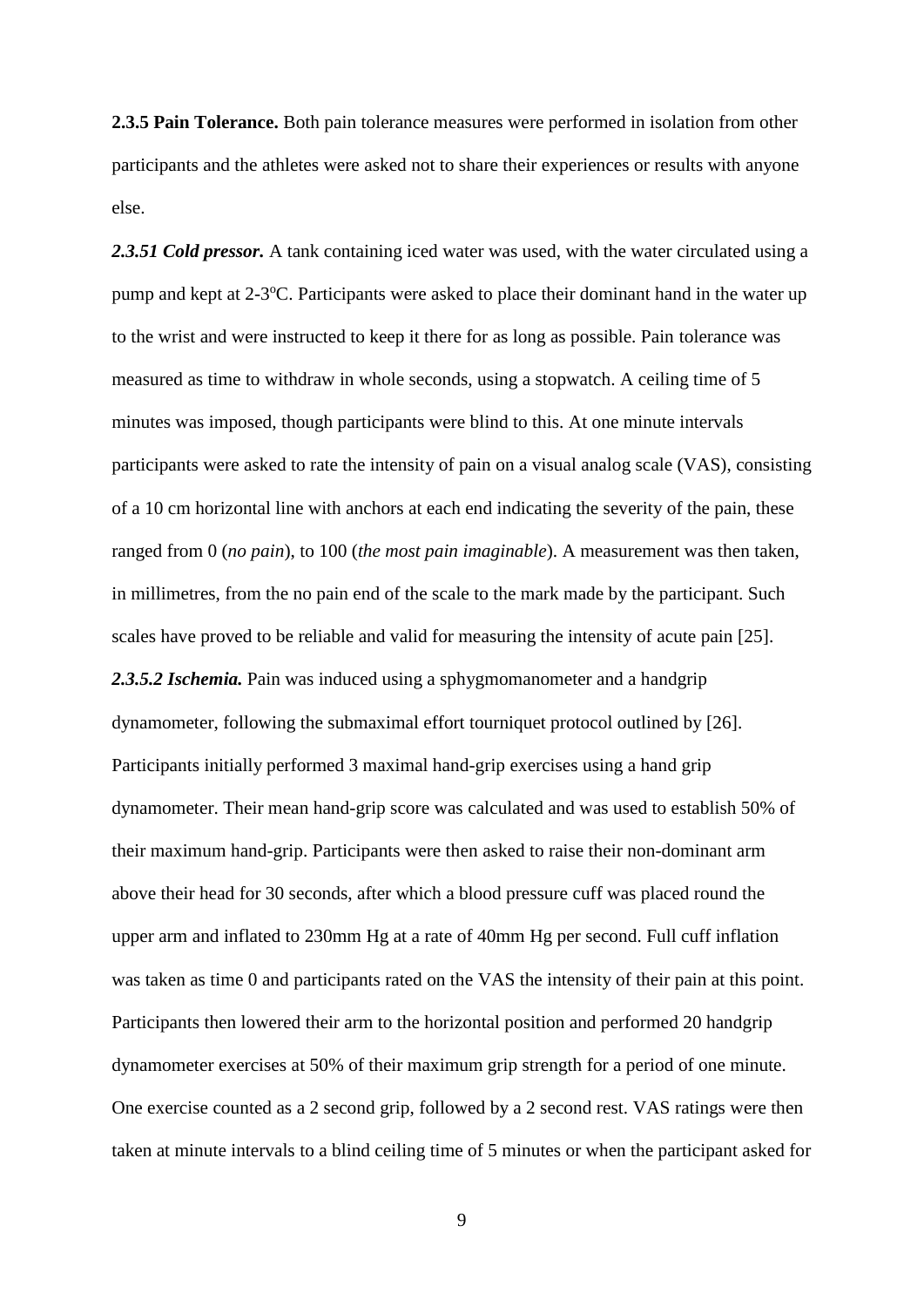the test to be stopped. When the test stopped the cuff was gradually deflated as recommended by [27] to allow the volume of blood to gradually increase in the limb.

#### **2.4 Procedure**

Participants were tested at three data collection points. At the start of the season, participants first gave informed consent to participate, then completed a cold pressor test on the dominant hand and wrist. They then had a ten minute break in which they completed a demographic questionnaire and the SIP15. Following this, they were tested for ischemic pain tolerance using the submaximal effort tourniquet protocol on the non-dominant arm.

At subsequent data collection points, at month 4 and month 8, the same procedure was followed, with the addition of a bothersomeness questionnaire administered in the ten minute break. All participants returned for data collection at the mid-point of the season. A total of 17 participants did not return for the final data collection phase, meaning that data were available for 85 participants at all three collection points. Participants who had left the sport and did not return for final testing were contacted by telephone or email to state why they had stopped participating in the sport. Seven stated that they had other commitments that prevented them from continuing, and ten stated that they did not enjoy the sport anymore.

## **2.5 Data Analysis**

To categorise participants as participating or non-participating at the end of the season (8 months) into an "engagement group", hierarchical cluster analysis was employed [22]. A total of 102 cases were included in the analysis. The variables used were percent attendance at the 4 month and 8 month points of the season. Between group linkage method was used, using a range of clusters from 2-4. Two clusters emerged and as a result, 47 participants were placed in a "participating" cluster (mean age =  $23.0$  years, SD =  $6.34$  years, male n =  $27$ , female  $n = 20$ ) and 55 were placed in a "non-participating" category (mean age  $= 21.0$  years,  $SD = 3.5$  years, male  $n = 20$ , female  $n = 35$ ), (table 1). Participating athletes were those who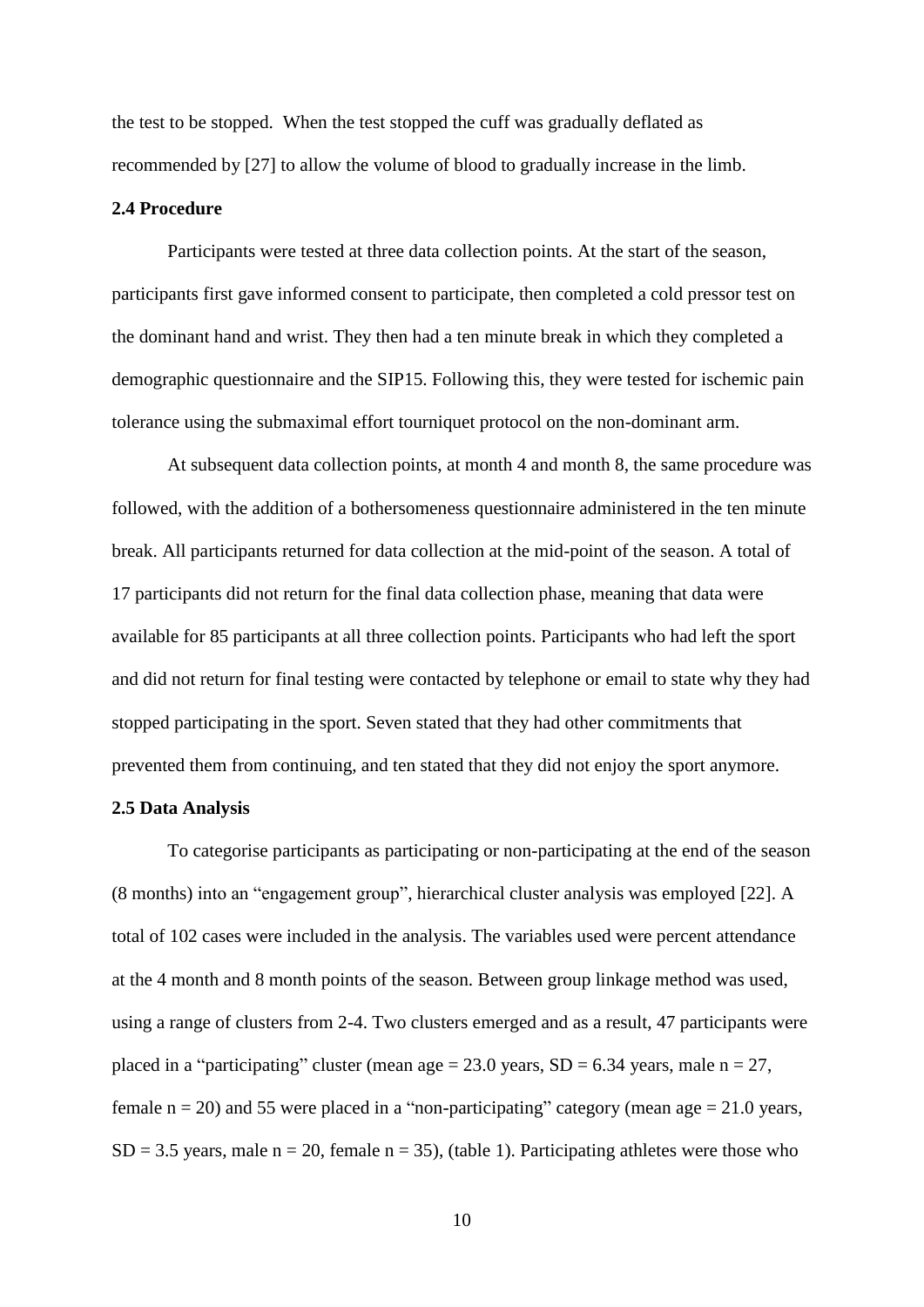were regularly attending training and competition, non-participating athletes were those who had either dropped out of the sport all together or who did not have regular attendance at training and as such were often not the coaches' first choice for competition. Following cluster analysis coaches were asked to comment on each athlete and state whether they thought athlete was indeed participating or non-participating. 100% of the cases were agreed by the coaches.

Independent samples t-tests for attendance at both time points revealed that the participating group had significantly higher attendance than the non-participating group ( $p <$ 0.0001); characteristics of the sample can be seen in table 1 and attendance figures can be seen in table 2.

|                   | Overall sample          | <b>Participating Athletes</b> | Non-Participating       |
|-------------------|-------------------------|-------------------------------|-------------------------|
|                   |                         |                               | Athletes                |
| Sport played      | Netball $n = 10$        | Netball $n = 3$               | Netball $n = 7$         |
| before taking up  | Cricket $n = 6$         | Cricket $n = 5$               | Cricket $n = 1$         |
| contact sport     | Football $n = 11$       | Football $n = 3$              | Football $n = 8$        |
|                   | General exercise $=$    | General exercise $n =$        | General exercise $n =$  |
|                   | 42                      | 21                            | 21                      |
|                   | None $n = 33$           | None $n = 15$                 | None $n = 18$           |
| Current contact   | $MMA n = 11$            | $MMA n = 7$                   | $MMA = 4$               |
| sport             | Rugby $n = 62$          | Rugby $n = 30$                | $Rugby = 32$            |
|                   | Kickboxing $n = 14$     | Kickboxing $n = 8$            | Kickboxing $= 6$        |
|                   | American Football $n =$ | American Football $n =$       | American Football $n =$ |
|                   | 15                      | 8                             | 7                       |
| Injuries or       | Injury $n = 11$         | Injury $n = 5$                | Injury $n = 6$          |
| illness that      | Illness $n = 8$         | Illness $n = 4$               | Illness $n = 4$         |
| prevented         |                         |                               |                         |
| attendance for at |                         |                               |                         |
| least 1 week      |                         |                               |                         |

## **Table 1, Sample Characteristics**

Data were analysed using IBM SPSS statistics version 21. MANOVA, mixed

ANOVAs and t-tests were used to explore differences between the two groups of athletes and

the measures taken over the season.

#### **3. Results**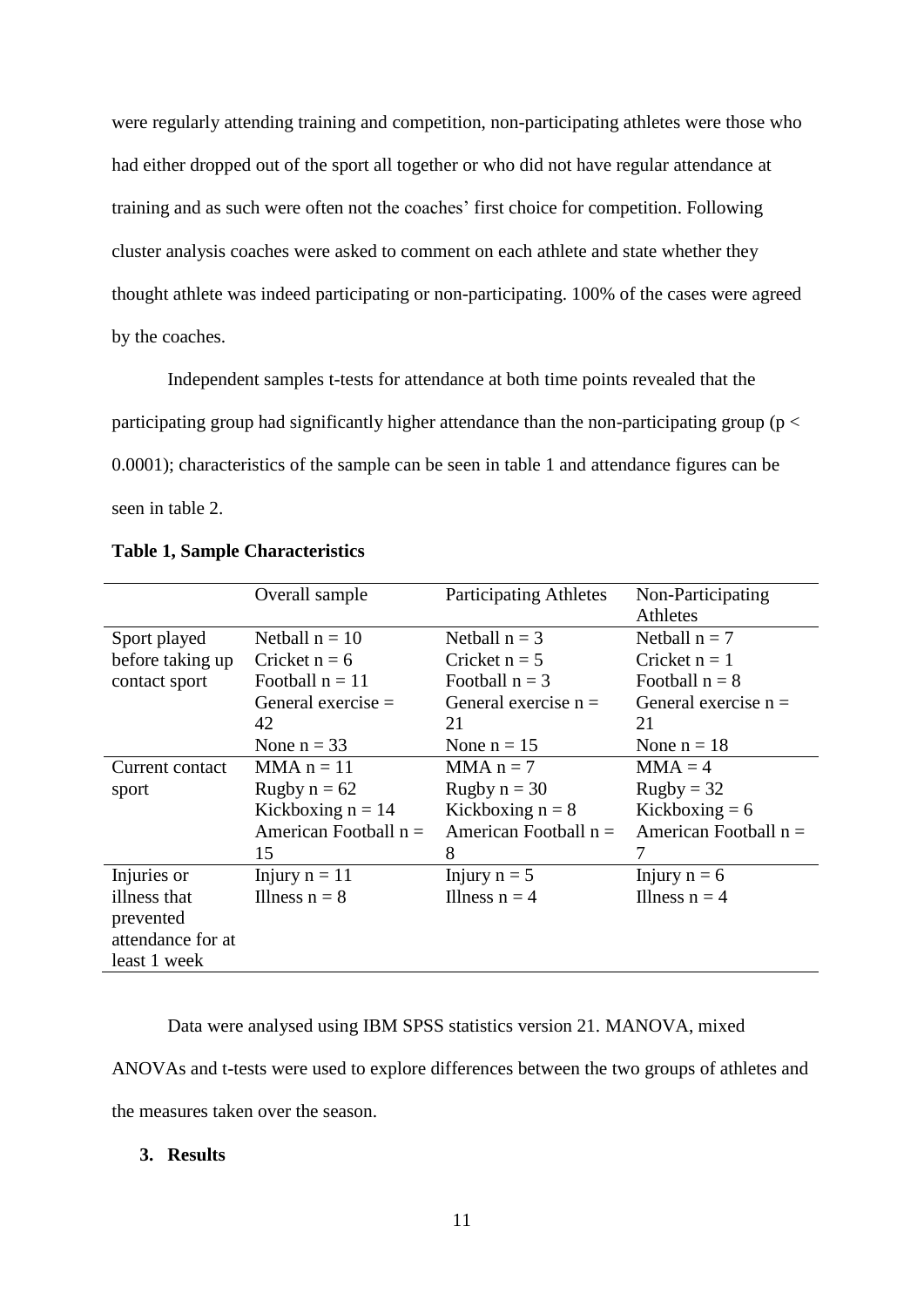#### **3.1 Attendance, Enjoyment**

Attendance at the 4 and 8 month points of the season was compared between the two groups. At both times the participating athletes had significantly higher attendance than the non-participating athletes; at 4 months ( $t_{(100)} = 15.75$ ,  $p < 0.0001$ ,  $r = 0.84$ ), and at 8 months  $(t_{(100)} = 37.10, p < 0.0001, r = 0.96)$  (table 1).

|  |  | <b>Table 2, Attendance</b> |
|--|--|----------------------------|
|--|--|----------------------------|

| Group         | Four Months<br>M(SD) | Min/max $%$ at<br>four months | Eight Months<br>M(SD) | Min/max $%$ at<br>eight months |
|---------------|----------------------|-------------------------------|-----------------------|--------------------------------|
| Participating | 84.1 (13.8)          | 52%/100%                      | 81.3(14.1)            | 40%/100%                       |
| Non-          | 42(13.1)             | 12%/72%                       | 2.2(6.7)              | 0%/30%                         |
| participating |                      |                               |                       |                                |

*Average percentage attendance (mean [M] and standard deviation [SD]) for sport (training sessions and competition) and minimum and maximum attendance percentages for participating and non-participating athletes at 4 and 8 months*

At the start of the season the groups did not differ for the question "how much are you looking forward to starting this sport?" and "how much do you think you will enjoy the sport?"  $p > 0.05$ . However for the question "how do you think you will feel about any pain you experience in the sport?" the non-participating athletes reported that they would dislike it more than the participating athletes,  $t_{(100)} = 4.11$ ,  $p < 0.0001$ ,  $r = 038$ . The participating athletes enjoyed their sport significantly more than the non-participating athletes at the 4 month point (t<sub>(100)</sub> = 4.16, p < 0.0001, r = 0.38), and also at the 8 month point (t<sub>(83)</sub> = 5.58, p < 0.0001,  $r = 0.52$ ). They also felt significantly more positively about the pain they endured at 4 months (t<sub>(100)</sub> = 2.78, p = 0.006, r = 0.26) and at 8 months (t<sub>(83)</sub> = 4.51, p < 0.0001, r = 0.44).

## **3.2 Cold Pressor**

A 2x3 mixed ANOVA was conducted to examine differences between participating and non-participating contact athletes in cold pressor tolerance at the start of the season and at 4 and 8 months. There was no significant main effect of point in season on cold pressor tolerance regardless of engagement group (participating or non-participating) ( $F_{(126, 1.56)} =$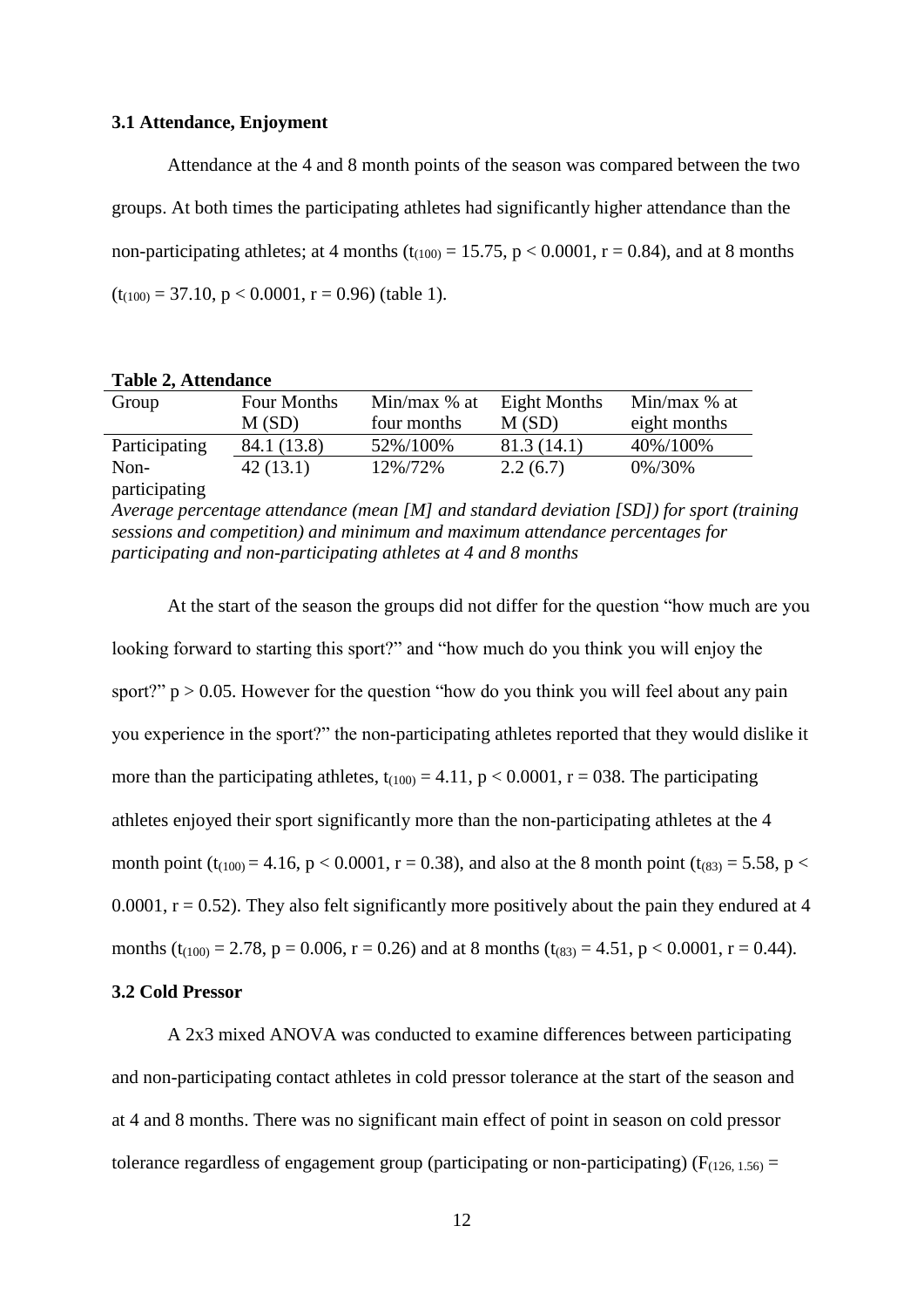2.97,  $p = 0.06$ ,  $r = 0.81$ ). However there was a significant interaction effect of engagement group on cold pressor tolerance  $(F_{(2, 1.52)} = 7.93, p = 0.002, r = 0.91)$ .

Independent samples t-tests using a Bonferroni adjusted alpha of  $p < 0.016$ , showed that the participating athletes had significantly higher pain tolerance than the nonparticipating athletes at 8 months ( $t_{(83)} = 3.91$ ,  $p < 0.0001$ ,  $r = 0.39$ ), but not at the start of the season (t<sub>(100)</sub> = 1.18 p = 0.23, r = 0.11) or at the 4 month point (t<sub>(100)</sub> = 2.15, p = 0.03, r = 0.21); (figure 1). Therefore hypothesis 1 was partially supported.





*Measurement of cold pressor tolerance (time in seconds) at the start of the season, at 4 months and at 8 months for participating and non-participating athletes.*

To examine whether pain tolerance was significantly different only within the participating athlete group at the three different points in the season, a repeated measures ANOVA was conducted. There were no significant differences between pain tolerance at the start, 4 month or 8 month points in the participating group ( $F_{(1.5, 69.3)} = 1.47$ , p = 0.24, r =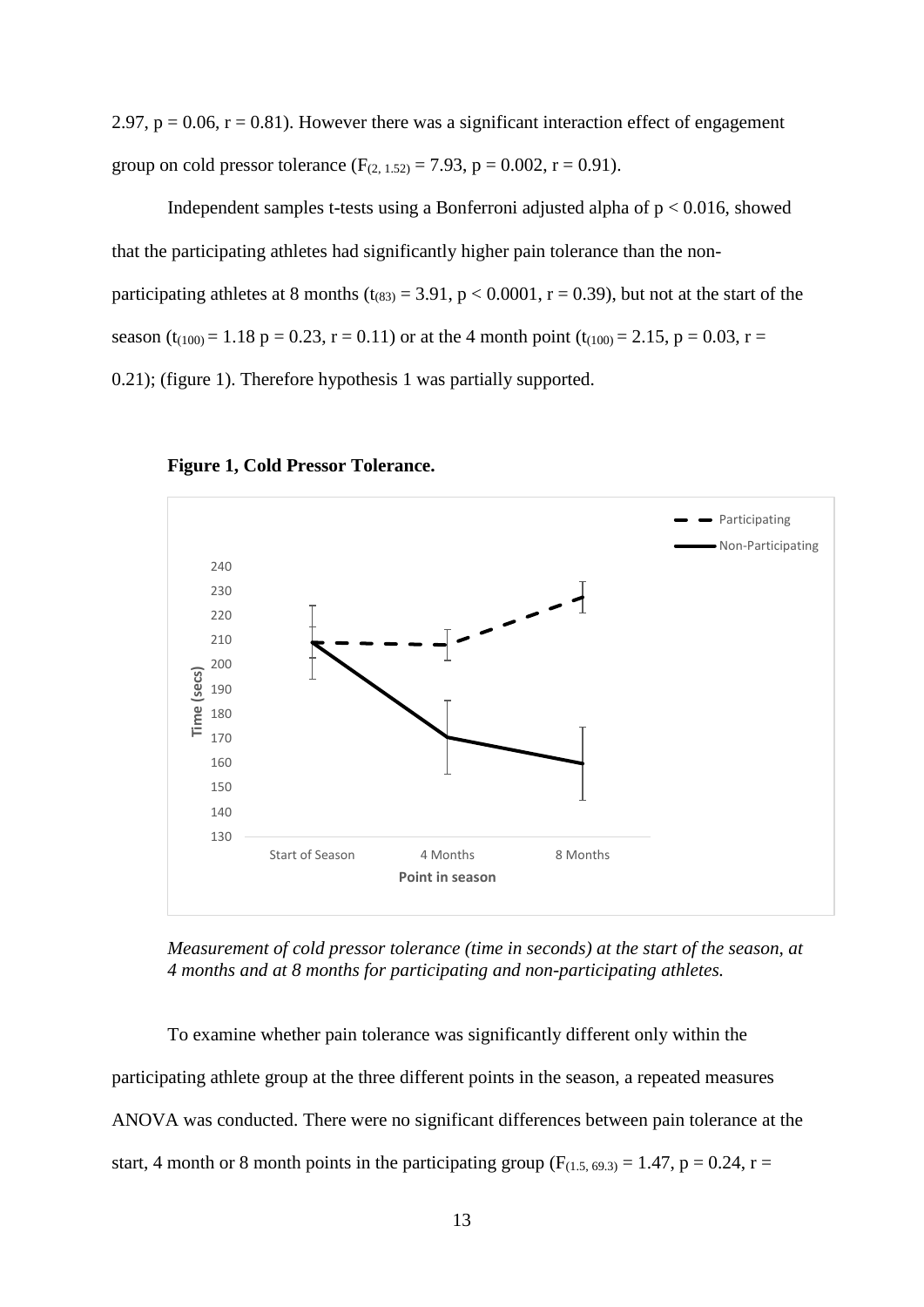0.14). However to test the hypothesis that pain tolerance would increase in participating contact athletes, a paired samples t-test was conducted to compare cold pressor tolerance at the start of the season to 8 months. This revealed that there was no significant difference in pain tolerance at months 8 compared to the start of the season,  $t_{(46)} = -1.31$ ,  $p = 0.19$ ,  $r = 0.16$ .

In contrast, for non-participating athletes there was a significant main effect of cold pressor tolerance over the season  $(F_{(1.5, 56.9)} = 11.95, p < 0.0001, r = 0.41)$ . Paired samples ttests using a Bonferroni adjusted alpha of p < 0.016, revealed that the non-participating group were significantly more pain tolerant at the start of the season than at 8 months ( $t_{(37)} = -3.99$ ,  $p < 0.0001$ ,  $r = 0.54$ ). There were no other significant differences between time points.

VAS scores at minute 1 were compared using a mixed 2x3 ANOVA. There was no significant main effect of cold pain intensity over the three time points ( $F_{(1.64, 136.3)} = 2.78$ , p = 0.07,  $r = 0.14$ ). There was no interaction effect, meaning there were no significant differences between participating and non-participating athletes over the season ( $F_{(1.64, 136.3)} = 1.54$ ,  $p =$  $0.21$ ,  $r = 0.11$ ). Therefore hypothesis 2 was not supported.

## **3.3 Ischemic Pain**

A 2x3 mixed ANOVA was conducted to examine differences in ischemic pain tolerance across the season according to whether the participant adhered to the sport or not. There was no significant main effect of point in season on ischemic pain tolerance ( $F_{(1,8, 149)} =$ 0.62,  $p = 0.52$ ,  $r = 0.06$ ). However there was a significant interaction effect of engagement group on ischemic pain tolerance  $(F<sub>(1.8, 149)</sub> = 8.36, p = 0.001, r = 0.23)$ , indicating that ischemic pain tolerance was different according to whether the athlete participated in the sport or disengaged from it.

Independent samples t-tests were conducted to explore differences between groups at the three time points in the season, using a Bonferroni corrected alpha of  $p < 0.016$ . The participating athletes had higher pain tolerance than the non-participating athletes at the start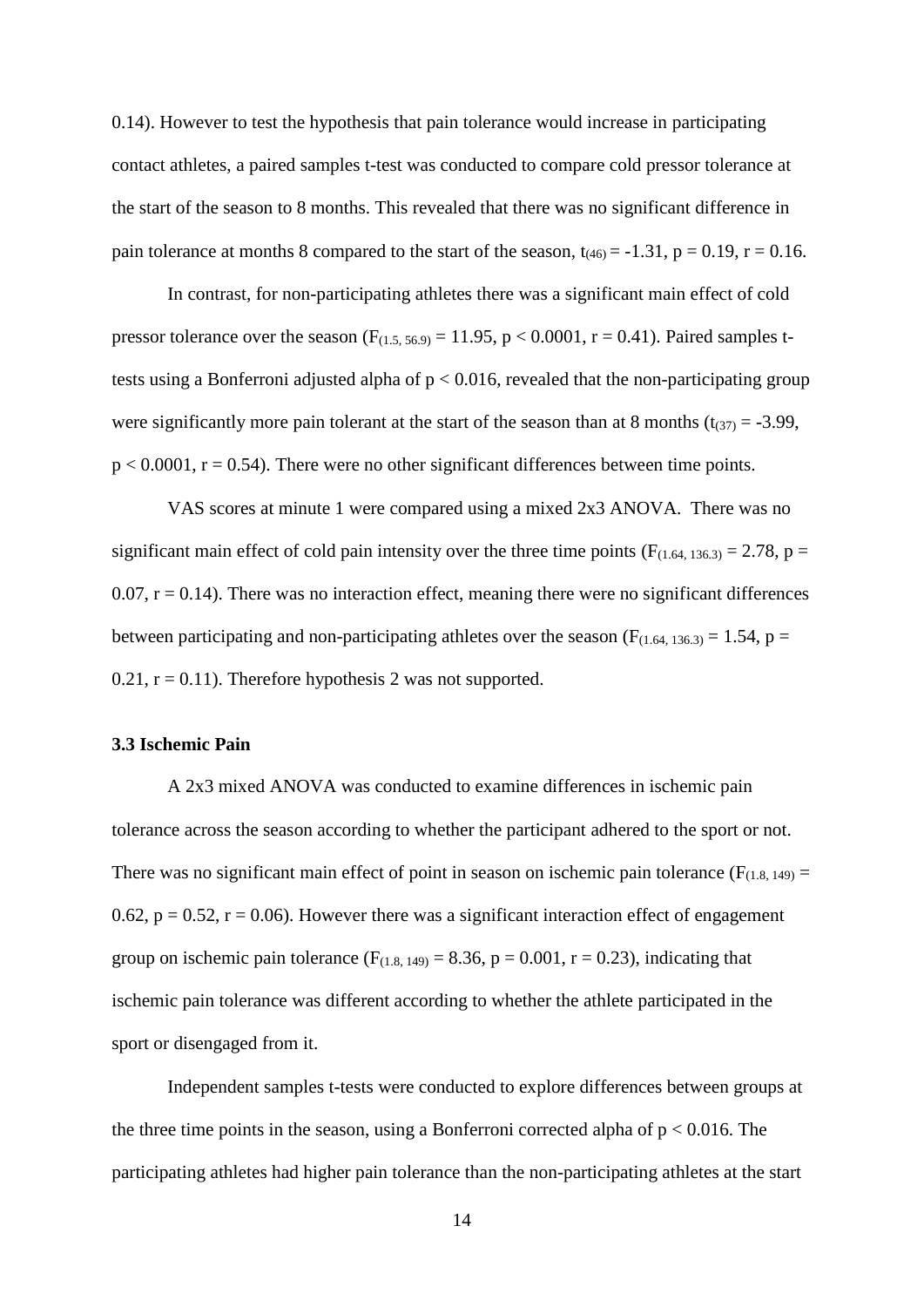of the season ( $t_{(100)} = 2.83$ ,  $p = 0.05$ ,  $r = 0.27$ ), a small effect size. Participating athletes also had higher ischemic pain tolerance than the non-participating group at 4 months ( $t_{(100)} = 4.57$ ,  $p < 0.0001$ ,  $r = 0.41$ ), a medium effect size. Participating athletes also had higher pain tolerance than non-participating athletes at 8 months ( $t_{(83)} = 6.33$ ,  $p < 0.0001$ ,  $r = 0.57$ ), a large effect size. Taken together these results suggest that the participating athletes were more tolerant of ischemic pain throughout the season compared to the non-participating group (figure 2); accordingly, hypothesis 2 was supported.



**Figure 2, Ischemic Pain Tolerance.** 

*Measurement of ischemic pain tolerance (time in seconds) at the start of the season, at 4 months and at 8 months for participating and non-participating athletes.*

To examine whether ischemic pain tolerance was significantly different within the participating athlete group at the three different points in the season, a repeated measures ANOVA was conducted. There were no significant differences between pain tolerance at the start, 4 month or 8 month points in the participating athletes ( $F_{(2, 92)} = 2.79$ , p = 0.07, r = 0.17). However to test the hypothesis that pain tolerance would increase in participating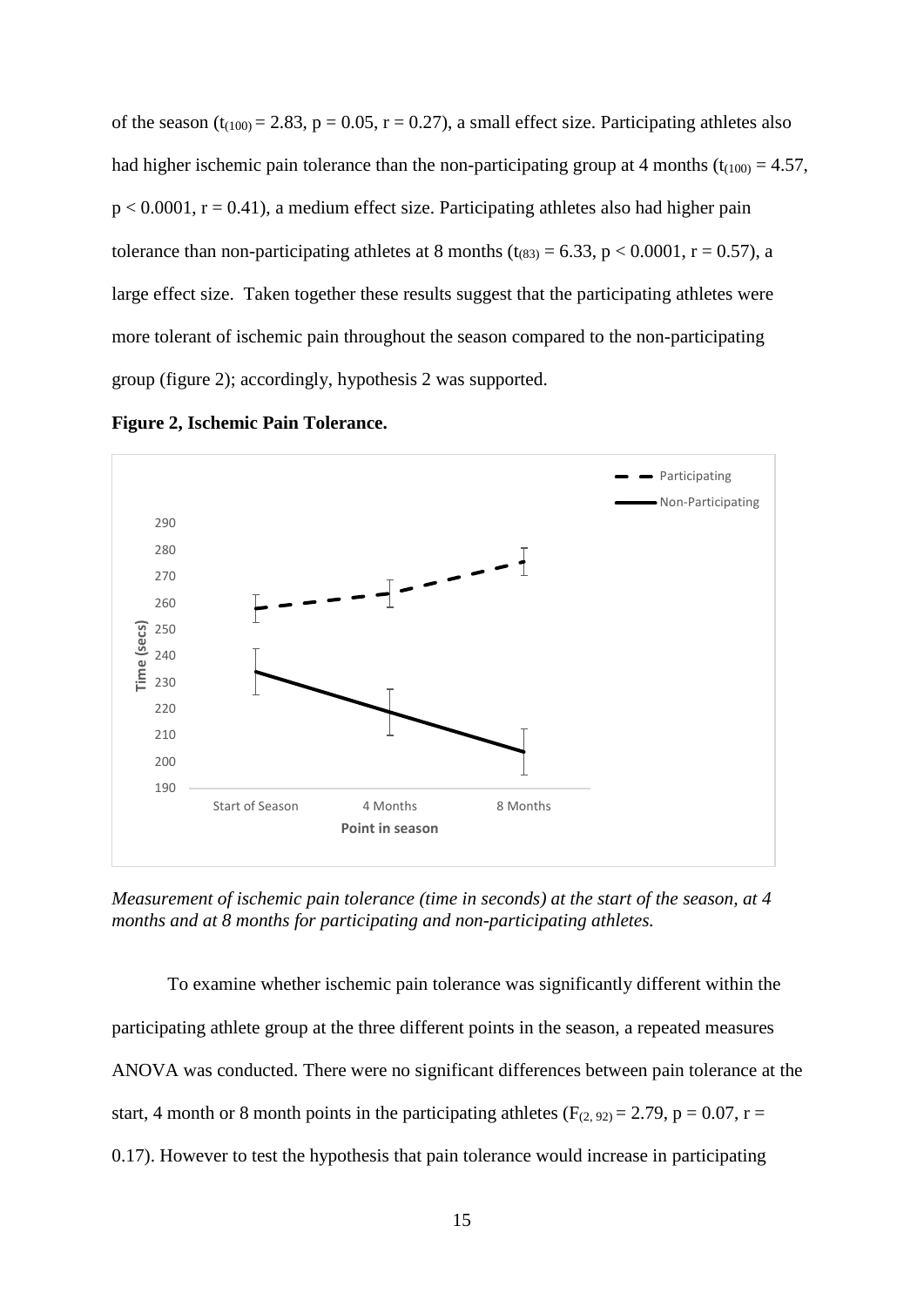contact athletes a paired samples t-test was conducted to compare ischemic pain tolerance at the start of the season to 8 months. This revealed that there was a significant increase in pain tolerance at months 8 compared to the start of the season,  $t_{(46)} = -2.05$ ,  $p = 0.04$ ,  $r = 0.28$ .

A repeated measures ANOVA for the non-participating athletes revealed that there was a significant main effect of ischemic pain tolerance over the season in this group ( $F_{(2,74)}$  = 5.61,  $p < 0.05$ ,  $r = 0.25$ ). Paired samples t-tests using a Bonferroni correction revealed that this group were significantly less pain tolerant at 8 months compared to the start of the season  $(t_{(37)} = 2.90, p = 0.006, r = 0.43)$ , a medium effect size. This indicates that non-participating athletes became less tolerant of ischemic pain as the season progressed.

A 2x3 mixed ANOVA revealed that there was no significant main effect of ischemic pain intensity over the three time points ( $F_{(2,164)} = 1.33$ ,  $p = 0.26$ ,  $r = 0.08$ ). There was also no interaction effect ( $F_{(2,164)} = 0.99$ ,  $p = 0.37$ ,  $r = 0.07$ ); there were no VAS differences according to whether the athlete participated or stopped participating in the sport. Therefore, hypothesis 3 was not supported.

## **3.4 Bothersomeness**

A 3x2x2x2 (pain type, bothersomeness type, time in season, engagement group) mixed ANOVA was conducted to examine differences between participating and nonparticipating athletes in bothersomeness of injury, contact and exertion pain, both physical and psychological at 4 and 8 months, (table 3).

| Table 5, Descriptive Statistics, Bothersomeness |          |               |      |           |  |
|-------------------------------------------------|----------|---------------|------|-----------|--|
| <b>Bothersomeness</b>                           | Time     | Engagement    | M    | <b>SD</b> |  |
| Measure                                         | Point    | Group         |      |           |  |
| <b>Contact Pain</b>                             | 4 months | Participating | 2.2  | 0.9       |  |
| Physical                                        |          | Non-          | 2.3  | 0.9       |  |
|                                                 |          | participating |      |           |  |
|                                                 | 8 months | Participating | 1.8* | 0.8       |  |
|                                                 |          | Non-          | 2.5  | 0.9       |  |
|                                                 |          | participating |      |           |  |
| <b>Injury Pain</b>                              | 4 months | Participating | 2.7  | 0.9       |  |
| Physical                                        |          | Non-          | 2.4  | 1.0       |  |
|                                                 |          | participating |      |           |  |
|                                                 |          |               |      |           |  |

|  |  |  | <b>Table 3, Descriptive Statistics, Bothersomeness</b> |
|--|--|--|--------------------------------------------------------|
|--|--|--|--------------------------------------------------------|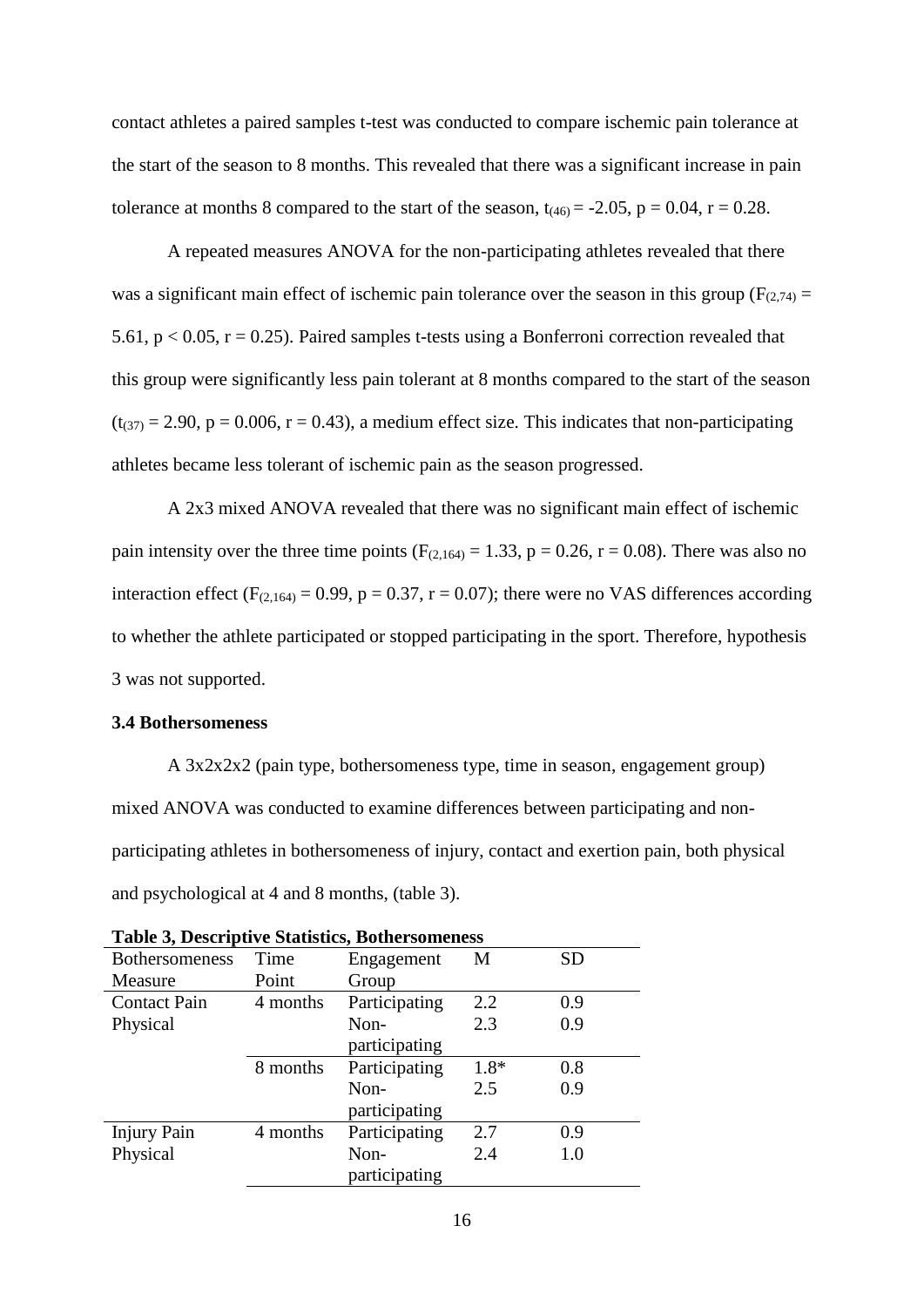|                      | 8 months | Participating | 2.5    | 0.9 |  |
|----------------------|----------|---------------|--------|-----|--|
|                      |          | Non-          | 2.7    | 0.9 |  |
|                      |          | participating |        |     |  |
| <b>Exertion Pain</b> | 4 months | Participating | 2.1    | 0.9 |  |
| Physical             |          | Non-          | $1.6*$ | 0.6 |  |
|                      |          | participating |        |     |  |
|                      | 8 months | Participating | 1.8    | 0.7 |  |
|                      |          | Non-          | 1.5    | 0.5 |  |
|                      |          | participating |        |     |  |
| <b>Contact Pain</b>  | 4 months | Participating | $2.0*$ | 0.9 |  |
| Psychological        |          | Non-          | 2.4    | 0.8 |  |
|                      |          | participating |        |     |  |
|                      | 8 months | Participating | $1.7*$ | 0.8 |  |
|                      |          | Non-          | 2.7    | 0.8 |  |
|                      |          | participating |        |     |  |
| <b>Injury Pain</b>   | 4 months | Participating | 2.5    | 0.9 |  |
| Psychological        |          | Non-          | 2.5    | 0.8 |  |
|                      |          | participating |        |     |  |
|                      | 8 months | Participating | 2.5    | 0.9 |  |
|                      |          | Non-          | 2.7    | 0.8 |  |
|                      |          | participating |        |     |  |
| <b>Exertion Pain</b> | 4 months | Participating | 2.1    | 0.8 |  |
| Psychological        |          | Non-          | $1.7*$ | 0.6 |  |
|                      |          | participating |        |     |  |
|                      | 8 months | Participating | 1.7    | 0.8 |  |
|                      |          | Non-          | 1.6    | 0.5 |  |
|                      |          | participating |        |     |  |

*Means (M), and standard deviations (SD) for bothersomeness of contact, injury and exertion pain at 4 and 8 months for participating and non-participating athletes. \*indicates significant differences between participating and non-participating athletes, p < 0.05*

There was a significant 4-way interaction effect of pain type x time point in the season x bothersomeness x engagement group ( $F_{(2, 166)} = 3.14$ ,  $p = 0.04$ ,  $r = 0.44$ ), indicating that the three types of pain were different according to whether the person adhered or not to the sport, the time point in the season and according to whether they found the pain psychologically or physically bothersome.

At 4 months, participating athletes found exertion pain more physically bothersome than the non-participating athletes ( $t_{(83)} = 2.68$ ,  $p = 0.009$ ,  $r = 0.28$ ), a small effect size. In addition at 8 months, participating athletes found contact pain to be significantly less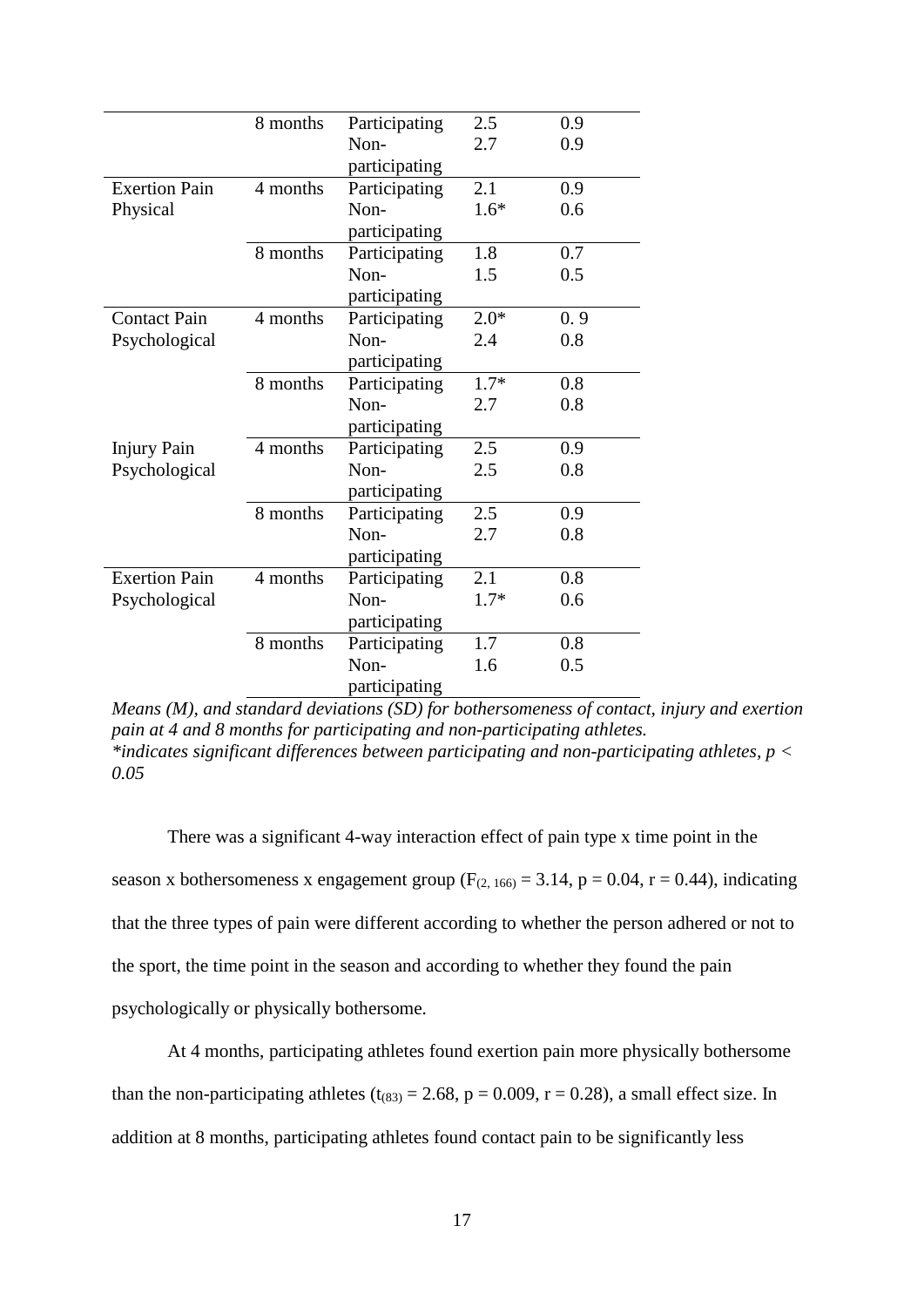physically bothersome compared to non-participating athletes ( $t_{(83)} = -3.79$ , p < 0.0001, r = 0.38), a medium effect size.

At 4 months, participating athletes found exertion pain significantly more psychologically bothersome compared to non-participating athletes ( $t_{(83)} = 2.36$ ,  $p = 0.02$ ,  $r =$ 0.25), a small effect size. At 4 months participating athletes also found contact pain to be significantly less psychologically bothersome than non-participating athletes ( $t_{(100)} = -1.96$ , p  $= 0.05$ ,  $r = 0.19$ ), a small effect size. In addition, at 8 months participating athletes found contact pain significantly less psychologically bothersome compared to non-participating athletes (t<sub>(83)</sub> = -5.41, p < 0.0001, r = 0.51), a large effect size.

Participating athletes found contact pain to be less physically bothersome at 8 months compared with 4 months ( $t_{(46)} = 5.49$ ,  $p < 0.0001$ ,  $r = 0.60$ ), a large effect size. They also found contact pain significantly less psychologically bothersome at 8 months compared to 4  $(t_{(46)} = 3.93, p < 0.0001, r = 0.5)$ , a large effect size. Injury pain was also more physically bothersome at 8 months compared with 4 months ( $t_{(46)} = 2.65$ ,  $p = 0.01$ ,  $r = 0.36$ ), a medium effect size, but there were no differences for psychological bothersomeness at the two time points. Exertion pain was significantly less physically bothersome at 8 months compared with 4 months ( $t_{(46)} = 3.19$ ,  $p = 0.003$ ,  $r = 0.42$ ), a medium effect size, and also less psychologically bothersome at 8 months compared with 4 months ( $t_{(46)} = 4.07$ ,  $p < 0.0001$ ,  $r =$ 0.51). Taken together these results indicate that all pain types were significantly less physically and psychologically (apart from injury pain) bothersome by the 8 month point for the participating athletes, supporting hypothesis 3.

For non-participating athletes, physical bothersomeness of exertion pain was not significantly different between the 4 and 8 month points of the season ( $p = 0.16$ ). However contact pain was significantly more physically bothersome at 8 months compared to 4 months  $(t_{(37)} = -2.13, p = 0.03, r = 0.32)$ , a medium effect size. Contact pain was also more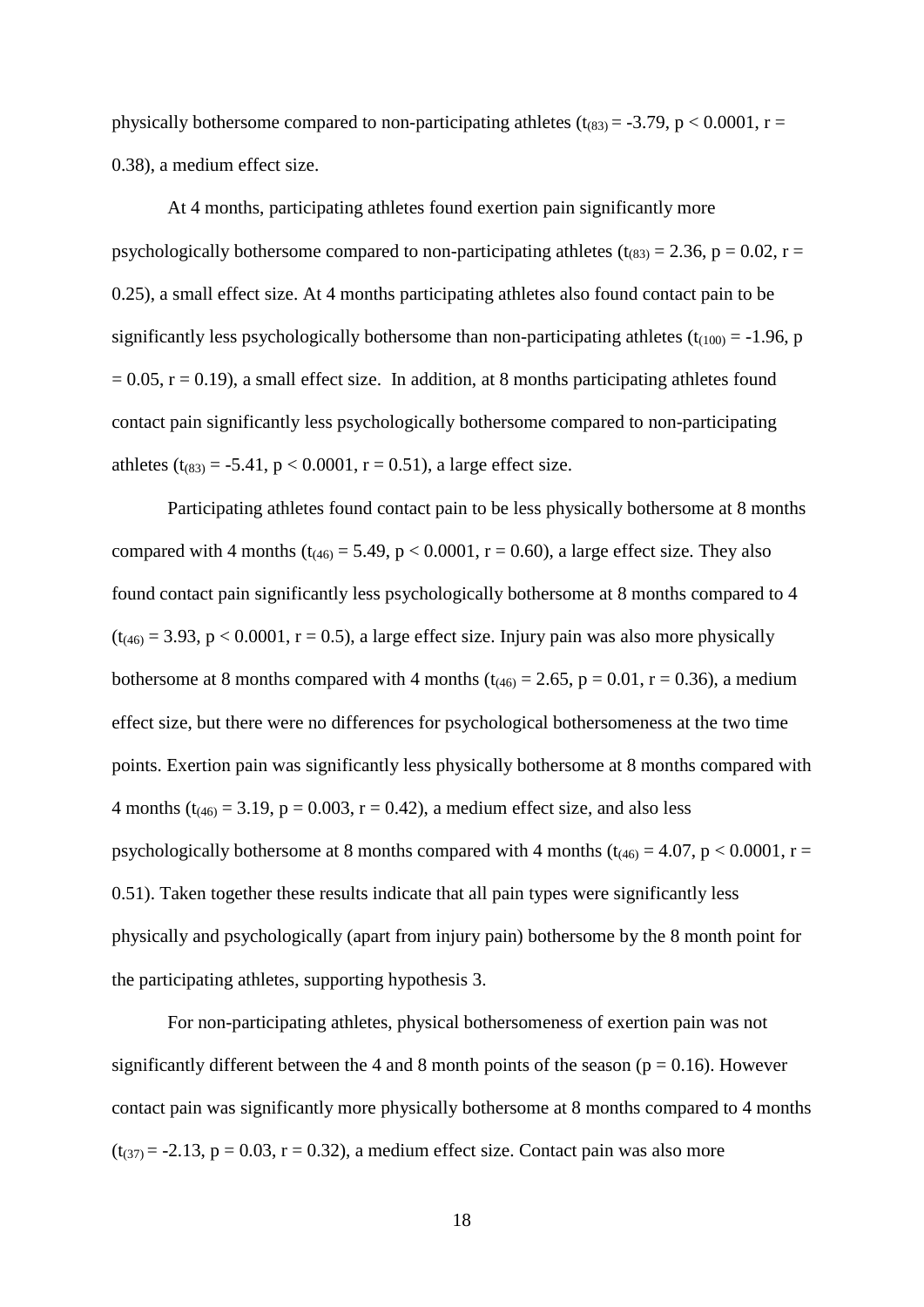psychologically bothersome at 8 months compared to 4 months ( $t_{(37)} = -2.97$ ,  $p = 0.005$ ,  $r =$ 0.43), a medium effect size. Injury pain was also significantly more physically bothersome at 8 months compared to 4 months ( $t_{(37)} = -2.48$ ,  $p = 0.01$ ,  $r = 3.7$ ), a medium effect size, but there were no differences for psychological bothersomeness. Taken together these results suggest that contact pain, in particular, became more bothersome, both physically and psychologically as the season progressed for the non-participating group.

#### **3.5 SIP15**

A 2x3 MANOVA (engagement group, SIP15 subscale) was conducted using the SIP15 subscales as dependent variables. There was a significant main effect of engagement group on SIP subscales ( $F_{(27,57)} = 10.57$ ,  $V = 0.83$ ,  $p < 0.0001$ ,  $r = 0.39$ ). Each subscale is discussed below. Pillai's Trace statistics are reported where scales did not meet the assumption of homogeneity of variance [28].

**3.5.1 Direct Coping.** There was a significant main effect of engagement group on direct coping  $(F_{(9,75)} = 13.77, V = 0.62, p < 0.0001, r = 0.39)$ . Univariate tests revealed that participating athletes had higher scores than the non-participating athletes at the following time points: at the start of the season for injury pain  $(F<sub>(1,83)</sub> = 26.47, p < 0.0001, r = 0.49)$  and also for contact pain  $(F_{(1,83)} = 43.5, p < 0.0001, r = 0.58)$ . At 4 months, participating athletes also had higher scores for injury pain  $(F(1,83) = 36.5, p < 0.0001, r = 0.55)$  and contact pain  $(F<sub>(1,83)</sub> = 23.5, p < 0.0001, r = 0.46)$ . At 8 months participating athletes continued to have higher scores than non-participating athletes for injury pain ( $F_{(1,83)} = 64.78$ , p < 0.0001, r = 0.66) and also for contact pain  $(F(1,83) = 56.38, p < 0.0001, r = 0.63)$ . There were no significant differences for exertion pain. These results indicate that the participating athletes exhibited higher direct coping for contact and injury pain than non-participating athletes at all three time points across the season. This supports hypothesis 4, (table 4).

#### **Table 4: Descriptive Statistics, Sports Inventory for Pain 15 subscales**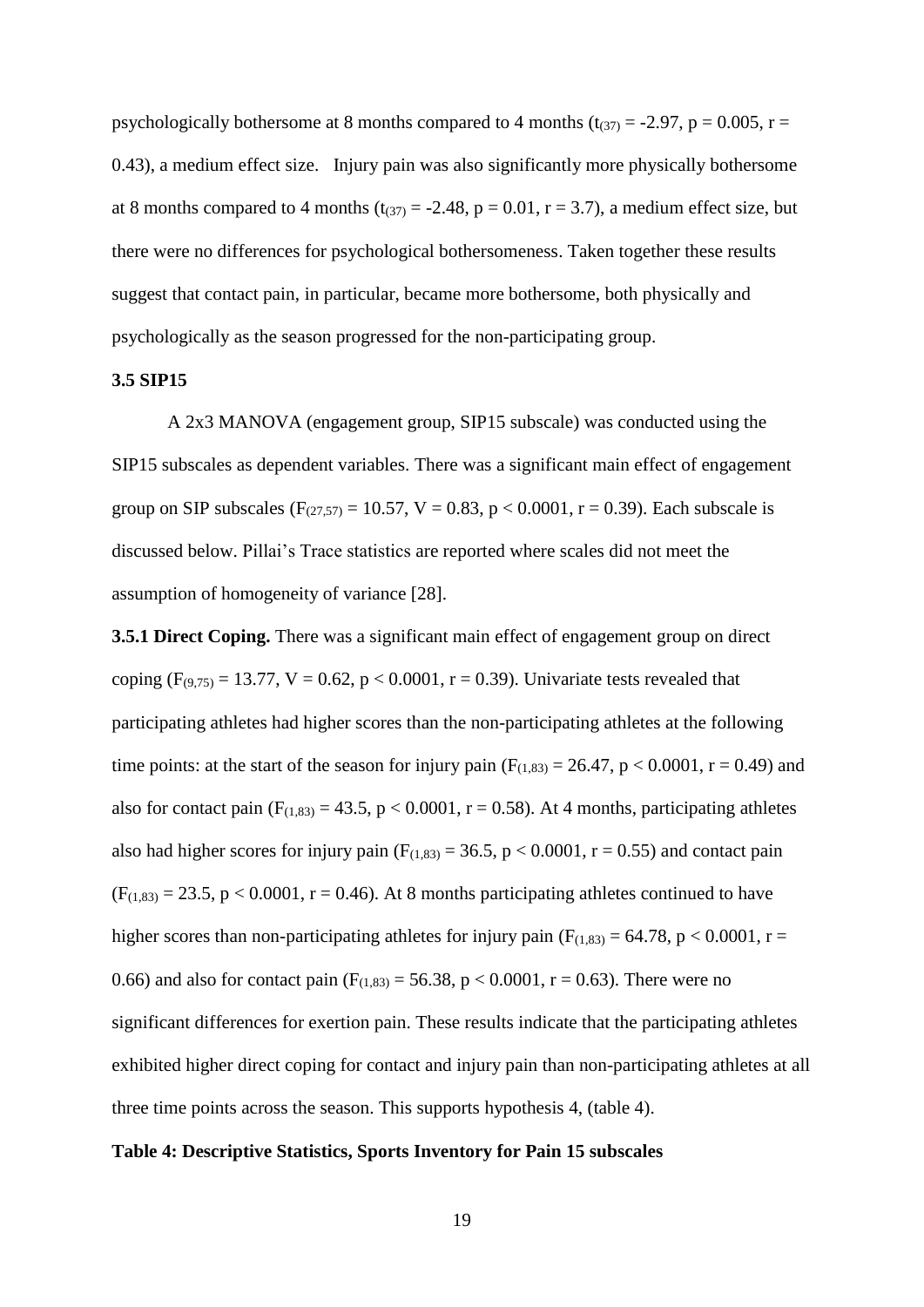| Scale           | Engagement    | Pain Type | <b>Start Season</b> | 4 months        | 8 months      |
|-----------------|---------------|-----------|---------------------|-----------------|---------------|
|                 | Group         |           | M(SD)               | M(SD)           | M(SD)         |
| Direct coping   | Participating | Injury    | $25.1(3.9)^a$       | $25.5(2.9)^b$   | $25.8(2.8)^c$ |
|                 |               | Contact   | $26.2(3.8)^d$       | $25.6(3.3)^e$   | $26.2(3.2)^f$ |
|                 |               | Exertion  | 24.4(2.9)           | 25.0(3.0)       | 25.4(3.1)     |
|                 | Non-          | Injury    | $21.4(2.1)^a$       | $21.8(2.5)^{b}$ | $21.1(2.5)^c$ |
|                 | participating |           |                     |                 |               |
|                 |               | Contact   | $21.7(2.0)^d$       | $22.5(2.3)^e$   | $21.5(2.2)^f$ |
|                 |               | Exertion  | 24.6(2.4)           | 24.9(3.1)       | 24.3(3.1)     |
| Catastrophizing | Participating | Injury    | 17.7(2.8)           | $12.8(3.5)^{g}$ | $12.5(3.2)^h$ |
|                 |               | Contact   | 12.3(3.8)           | 12.9(3.3)       | 12.5(3.2)     |
|                 |               | Exertion  | 12.0(3.6)           | 13.2(3.9)       | 12.0(3.0)     |
|                 | Non-          | Injury    | 17.3(2.5)           | $18.6(3.2)^{g}$ | $19.1(3.3)^h$ |
|                 | participating |           |                     |                 |               |
|                 |               | Contact   | 13.1(2.5)           | 13.0(2.4)       | 13.4(1.9)     |
|                 |               | Exertion  | 12.5(2.7)           | 12.1(2.8)       | 11.8(2.6)     |
| Somatic         | Participating | Injury    | 8.7(1.2)            | 9.2(1.3)        | 9.6(1.4)      |
|                 |               | Contact   | 8.8(2.0)            | 8.9(1.          | 8.9(2.0)      |
|                 |               |           |                     | 9)              |               |
| Awareness       |               | Exertion  | 8.5(2.0)            | 9.0(1.9)        | 9.1(1.8)      |
|                 | Non-          | Injury    | 8.7(1.0)            | 9.2(1.4)        | 9.3(1.3)      |
|                 | participating |           |                     |                 |               |
|                 |               | Contact   | 8.6(1.7)            | 8.5(2.2)        | 8.5(2.2)      |
|                 |               | Exertion  | 8.3(1.6)            | 8.3(1.7)        | 8.5(1.8)      |

*Means (M) and standard deviations (SD) for SIP15 subscales for exertion, contact and injury pain at the start of the season, at 4 months and at 8 months for participating and nonparticipating athletes. Superscript letters indicate significant differences between participating and non-participating athletes, p < 0.05*

**3.5.2 Catastrophizing.** There was a significant main effect of engagement group on catastrophizing ( $F_{(9,75)} = 15.83$ ,  $V = 0.65$ ,  $p < 0.0001$ ,  $r = 0.41$ ). Univariate tests revealed that the participating athletes had lower catastrophizing scores than the non-participating athletes for injury pain at 4 months ( $F_{(1,83)} = 60.55$ ,  $p < 0.0001$ ,  $r = 0.64$ ) and at 8 months ( $F_{(1,83)} =$ 83.37,  $p < 0.0001$ ,  $r = 0.71$ ).

In addition there was a significant change in catastrophizing for injury pain over the season in the participating athlete group;  $F_{(2,1.11)} = 52.74$ ,  $p < 0.0001$ ,  $r = 0.98$ . Bonferroni tests revealed that catastrophizing was significantly reduced at month 4 and 8 compared to the start of the season,  $p < 0.0001$ , but there were no differences between month 4 and 8.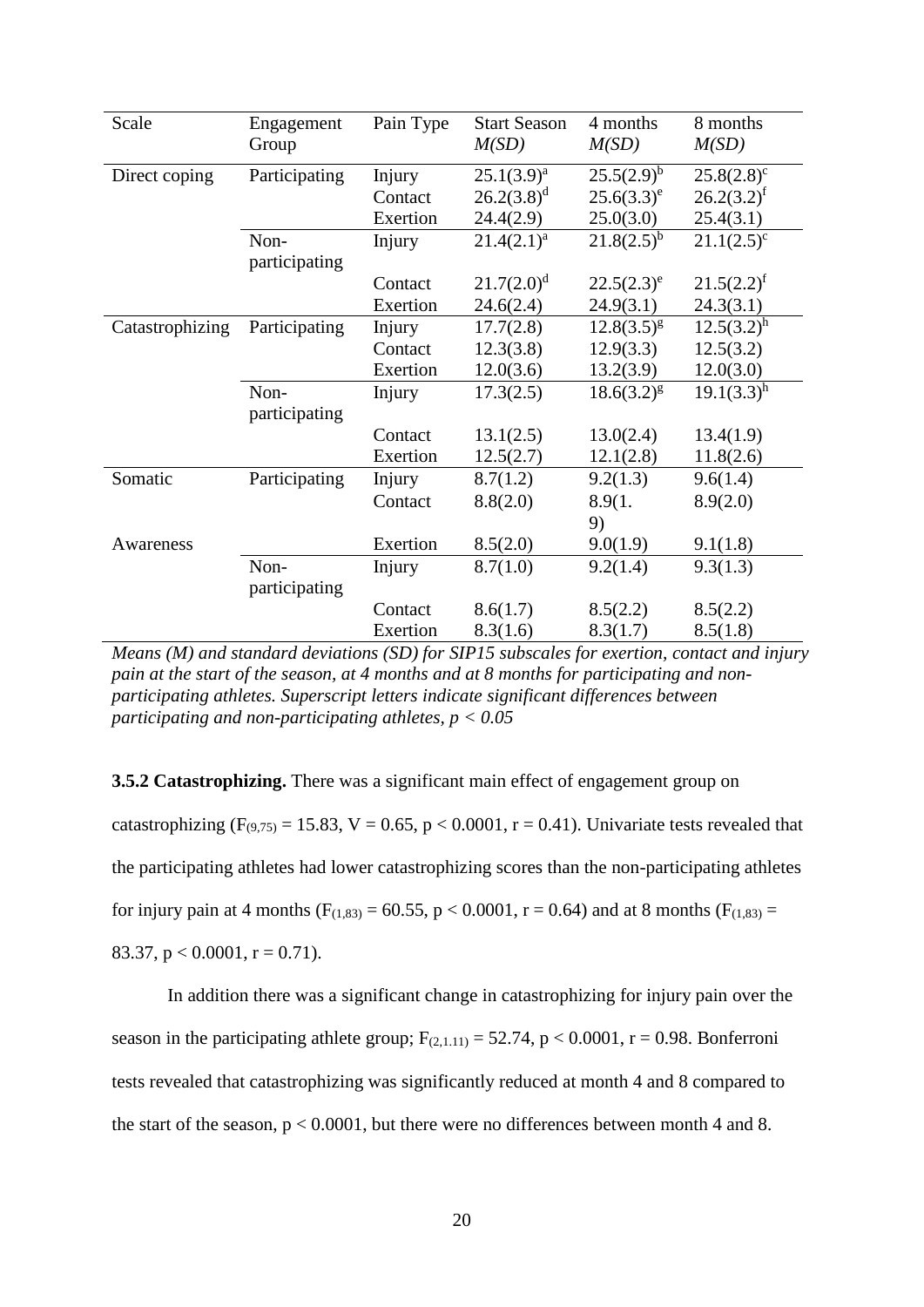**3.5.3 Somatic Awareness.** There was no significant main effect of engagement group on somatic awareness ( $F_{(9,75)} = 0.48$ ,  $\Lambda = 0.94$ ,  $p > 0.05$ ).

#### **4. Discussion**

The aim of this study was to examine pain tolerance, bothersomeness and coping styles over a season, whilst accounting for participation in contact sports. Results indicated that participating athletes were more pain tolerant than non-participating athletes after 8 months for both pain measures. They also found pain less bothersome and had higher direct coping than those who disengaged from contact sports. Whilst the participating athletes did not become significantly more pain tolerant of cold pain, they were more tolerant of ischemic pain at 8 months compared to the start of the season. In contrast and surprisingly, the nonparticipating athletes became significantly less pain tolerant over the season for both measures.

## **4.1 Pain Tolerance**

Pain tolerance differences were found between participating and non-participating athletes; hypothesis 1 was partially supported for cold presssor as participating athletes had higher cold pain tolerance than non-participating athletes only at the end of the season. Hypothesis 1 was fully supported regarding ischemic pain, as the participating group had higher tolerance than the non-participating group at all three time points, though it should be noted that at the start of the season the difference was small  $(r = 0.27)$ . In addition the participating athletes had significantly higher ischemic pain tolerance at month 8 compared to the start of the season.

The fact that pain tolerance results differed slightly for ischemia and cold pain may be a result of the protocol, and the gradual build-up of ischemic pain [29] compared to the intense immediate pain felt using cold pressor [30] which can then subside [31]. Studies have shown that cold and ischemic pain differ in their intensity and unpleasantness [32] and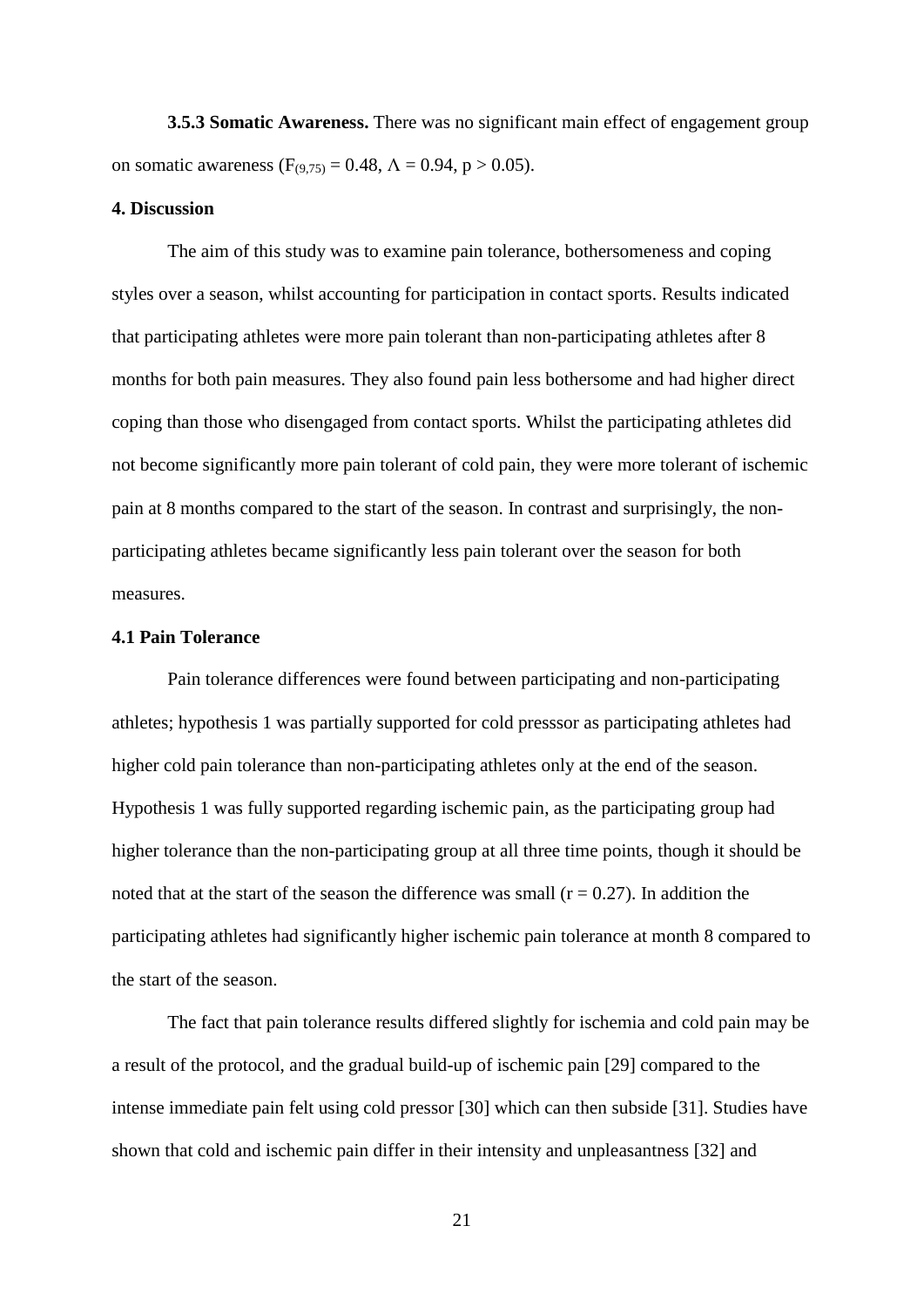therefore it recommended that a number of stimuli are used to determine pain sensitivity [29]. Such differences in responses to cold and ischemic pain have been found in other studies using athletes [33]. It has been suggested that athletes learn about certain types of pain and therefore view and respond to them differently [33]. It has been posited by Addison et al [30] that ischemic pain is similar to exertion pain and that cold pain is experienced by some athletes in the form of ice packs or baths. Therefore the athletes may have attached a certain meaning to each stimulus depending on their experience of it, resulting in the differences between the pain induction methods.

The changes in pain tolerance over time for the participating athletes are interesting, as this group maintained cold pain tolerance and showed increased ischemic pain tolerance at the end of the season compared to the start. This suggests that these athletes may have learned to cope with ischemic pain particularly well. It should be noted that at 8 months 38% of this group reached the 5 minute ceiling time for the ischemic stimulus. 36% reached the ceiling time for cold pressor. It therefore cannot be discounted that ceiling effects are present, and had the participants been able to continue, differences in tolerance may have been noted over the whole season for both measures.

The results suggest that participation in contact sports may not be solely dependent upon pain tolerance at the outset; rather a combination of physical and psychological factors may help athletes cope with pain and therefore foster adherence. It is possible that participation in the sport may have produced a learning effect on the participating group, supporting Geva and Defrin's [12] suggestion that participation in regular exercise may moderate responses to pain. Indeed fear of pain has been shown to be inversely related to hours spent training, indicating that the more one engages with painful activity, the less one fears it [12]. As such fear of pain could explain the decline in pain tolerance in the nonparticipating group. Perhaps due to exposure to pain in the form of contact sports, this group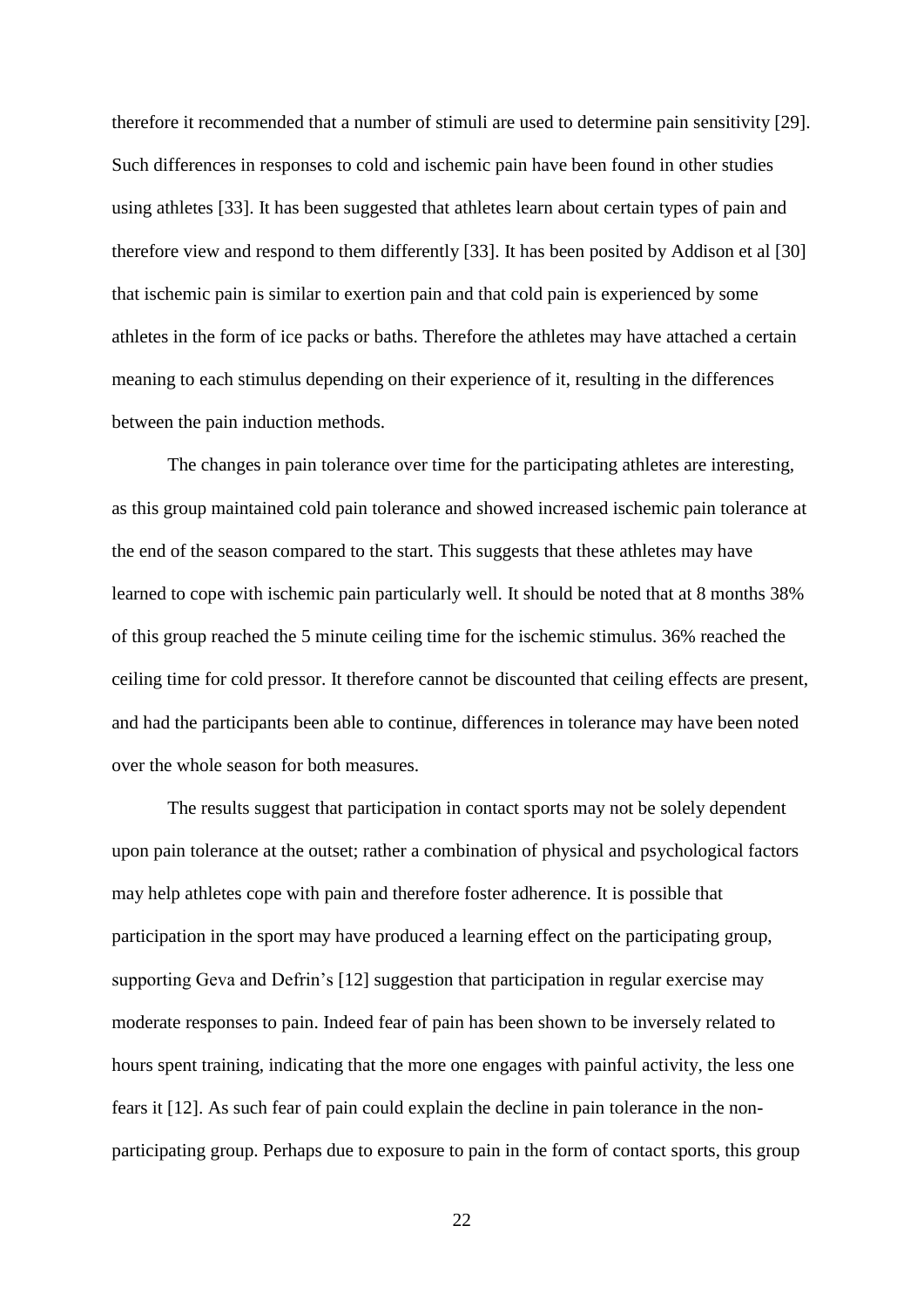became more fearful of it, echoing research suggesting that pain related anxiety has been shown to reduce pain tolerance over time [17]. This links to the finding that the nonparticipating group catastrophized more about pain than the participating group. A further suggestion, though not directly measured, is that the non-participating group had low pain related self-efficacy, which has also been shown to reduce tolerance to pain [34] or that negative affect regarding the sport (reflected in their low enjoyment ratings) increased their sensitivity to pain [35].

There were no differences in pain intensity between groups or time points using VAS after one minute of pain, meaning hypothesis 2 was not supported. Therefore even though the groups differed for pain tolerance, they both perceived the initial pain to be of a similar intensity. Previous studies have found that pain intensity as measured by VAS is often independent of pain tolerance [e.g. 36]. Participating athletes may have employed coping strategies [26] or, they may have viewed pain differently to the non-participating athletes [37]. Indeed participating athletes felt more positively about pain and had higher direct coping and lower catastrophizing scores for contact pain compared to non-participating athletes. It also cannot be discounted that the non-participating athletes may have lacked motivation to partake in the pain tasks. The participant information and consent forms for the study highlighted that the focus of the research was on contact sports participants; as these athletes had reduced their participation, they may not have felt that they were important to the research.

The result that participating athletes did not show any significant changes in pain ratings over the season (according to VAS) accords with other research that has found that pain perception does not necessarily change as a result of repeated exposure to pain [38]. Therefore experience of pain within sports may not influence pain perception per se and significant decreases in perceived pain intensity may not be necessary for continued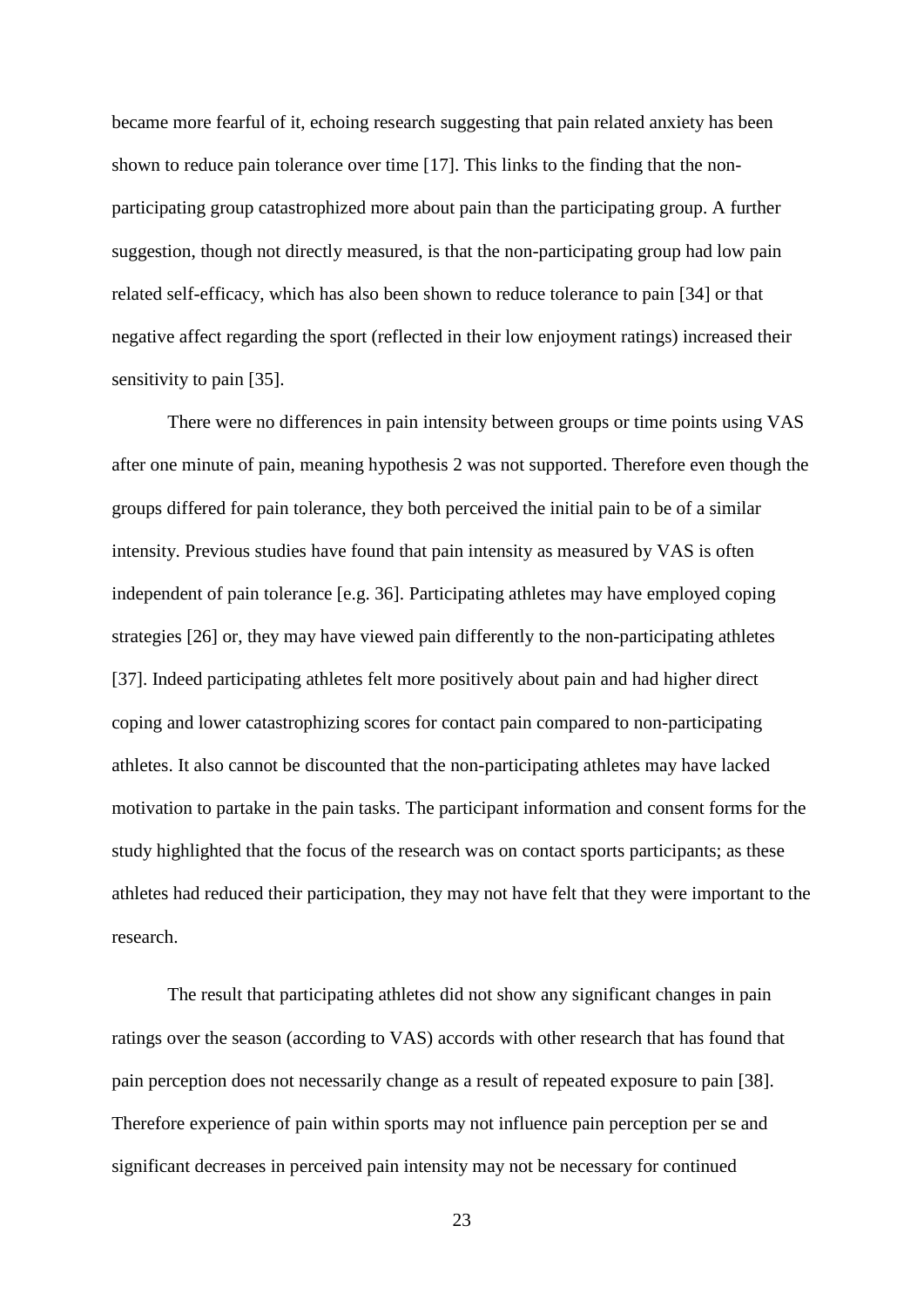participation in contact sports. On the other hand, significant reductions in pain tolerance may result in reduced engagement in sports as demonstrated by the non-participating athletes' results. Collectively the pain tolerance results suggest that participating athletes may have learned how to adapt to pain, whereas the non-participating group may have failed to do so within the sport and the pain tasks presented.

## **4.2 Bothersomeness**

Participating athletes found contact pain both physically and psychologically less bothersome than non-participating athletes at 8 months, supporting hypothesis 3. In addition the participating athletes found all three types of pain less bothersome at 8 months compared to 4 months. This suggests that either conditioning may have taken place, or that these athletes simply learned to cope more effectively with pain. In addition, better endogenous pain inhibition [11] or reduced fear of pain and catastrophizing as a result of experience may be responsible [12].

The non-participating athletes found contact pain to be significantly more psychologically and physically bothersome at 8 months compared to at 4 months. They also found contact and injury pain to be more physically bothersome at 8 months. This may explain their lack of engagement and reduced enjoyment in their sport. It has been suggested that pain-related self-efficacy may predict whether someone approaches or avoids situations [39]. Athletes with low pain related self-efficacy may reduce involvement in sport, whereas those who are able to ignore or cope with pain may continue participation [40].

The participating athletes found exertion pain more physically and psychologically bothersome than non-participating athletes at 4 months, however their attendance at this point was significantly higher. Thus despite being more bothered by exertion pain, the participating athletes continued to engage with the sport. Exertion related pain is often viewed positively and is seen as a necessary part of developing as an athlete [41]; therefore participating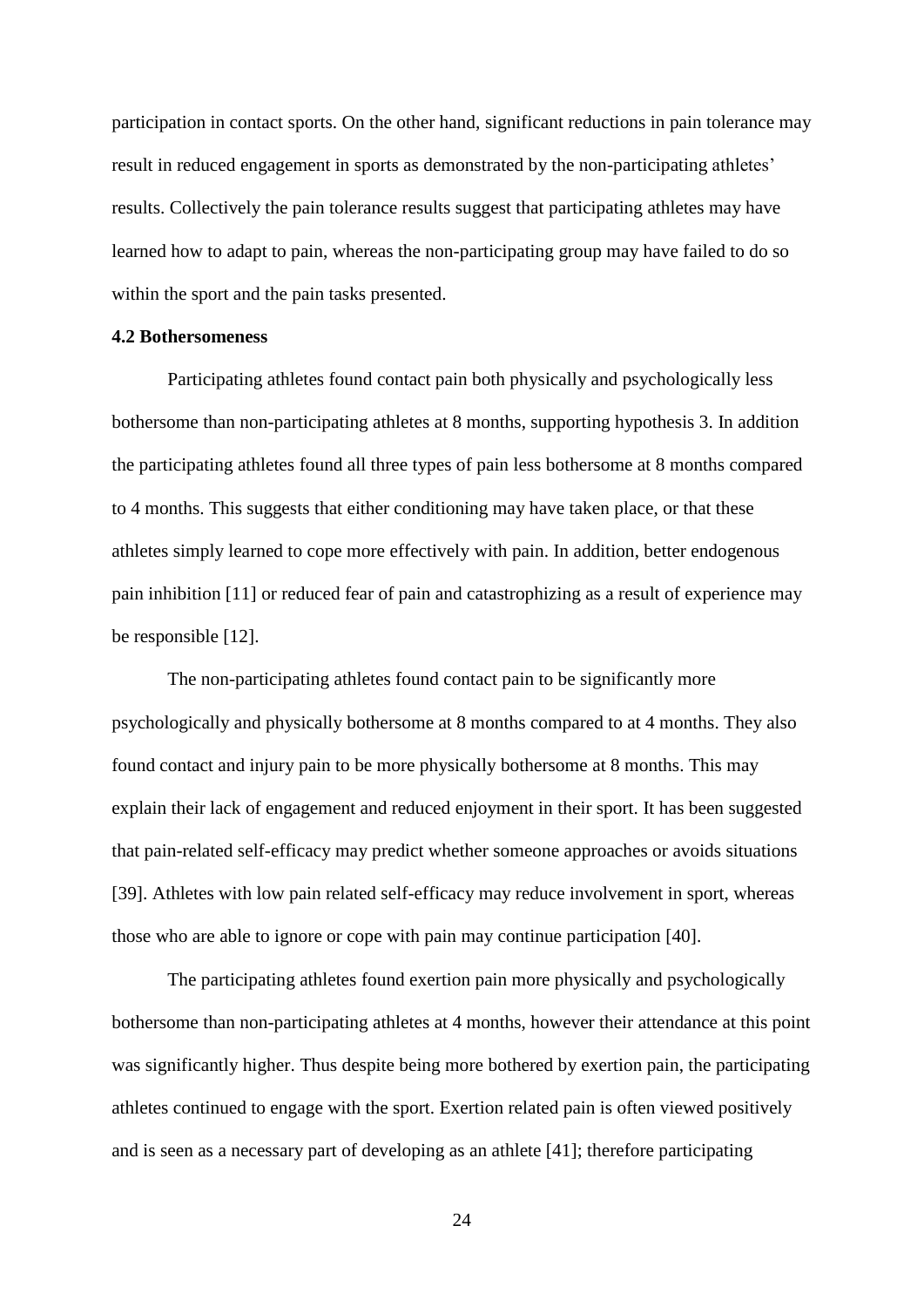athletes may have accepted this pain despite its bothersomeness. This could be a result of using coping strategies more effectively [8] or a function of motivational and self-efficacy factors [42].

## **4.3 SIP15**

The SIP15 results supported hypothesis 4 that participating athletes had higher direct coping scores than non-participating athletes for injury and contact pain throughout the season. The participating group therefore viewed this pain more positively and were willing to endure [23]. It is interesting that participating athletes had higher direct coping at the start of the season as well as at the other two time points. This suggests that participating athletes had a different attitude towards pain from the outset. High direct coping has been linked to resilience [23]. It is therefore possible that the participating athletes were more resilient to begin with. Resilience has also been linked to habituation to pain [14], which may explain the maintained pain tolerance in the participating group.

Participating athletes also felt more positive about the pain they experienced compared to the non-participating group. The non-participating group, with significantly lower direct coping scores, did not view injury or contact pain as something to "tough out". Indeed, they catastrophized significantly more about injury pain at 4 months compared to participating athletes. In addition, the participating athletes catastrophized less about injury pain at 4 and 8 months compared to the start of the season. Injury pain is not usually within the control of the athlete and can cause stress and anxiety [37], however coping strategy use has been shown to reduce fear and anxiety in athletes with injury pain [43]. Athletes who feel in control of their pain and do not find it stressful may have higher pain tolerance than those who ruminate about pain [12]. Catastrophizing has been shown to reduce pain tolerance [43], which also accords with these results.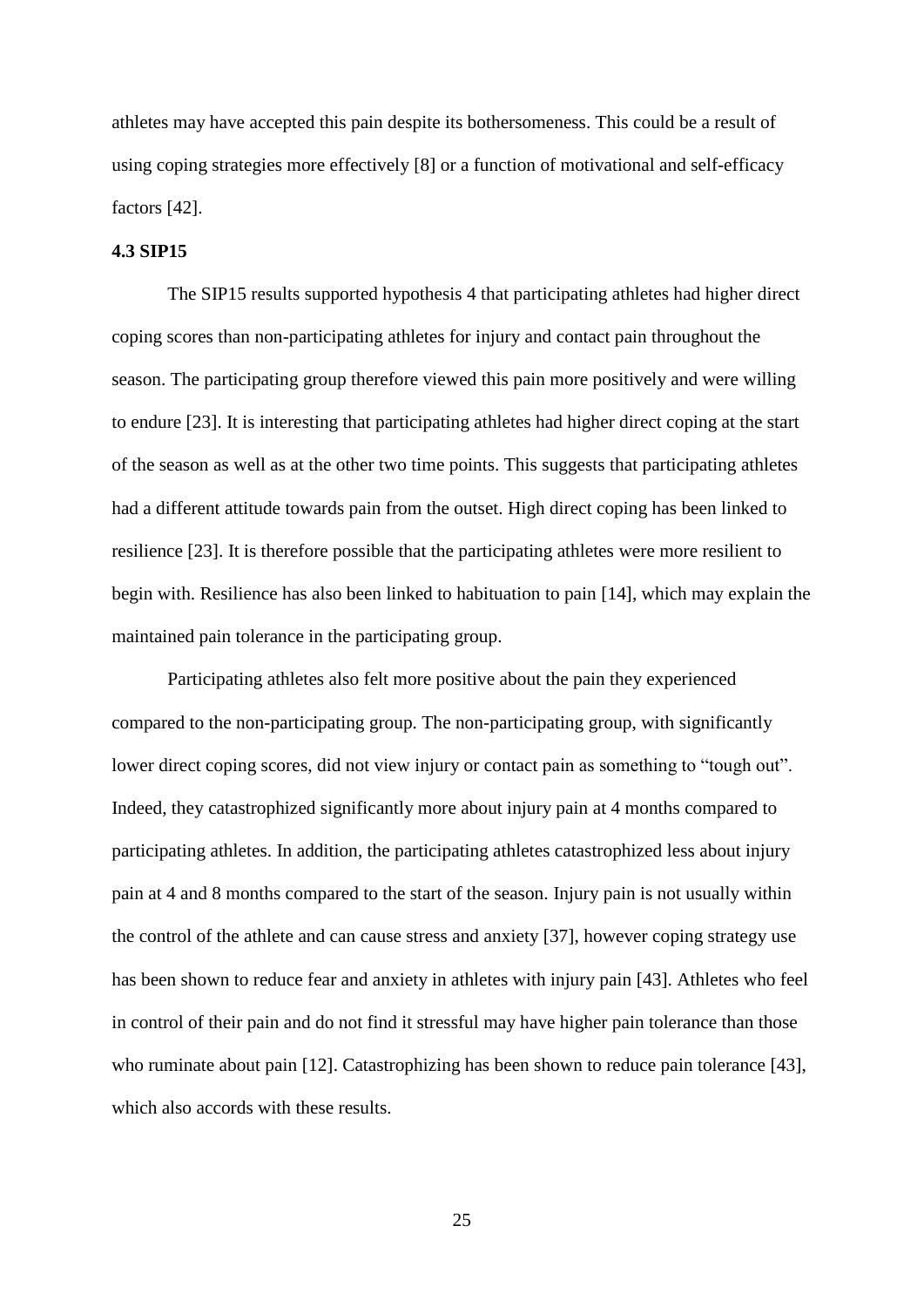Although this study adds to the athletic pain literature there are some limitations: First, laboratory induced pain can never reflect the real world of sporting collisions, unexpected injuries and fatigue. In addition participants were aware that the pain stimulus was finite and safe. The pain stimuli were different in nature, resulting in a discrepancy between pain tolerance results, with ischemic pain yielding differences between groups at all three time points, whereas cold pain did not. More research therefore is required using a variety of pain stimuli to fully explore differences between participating and nonparticipating athletes.

Second, psychological factors such as motivation may have influenced results. As the study required participation at three different time points, testing fatigue may have been present (which is also reflected in the drop-out rate). In addition, order effects may have existed in the repeated pain tolerance testing. Whilst athletes were not informed of their exact tolerance time so they could not try to better it, they may have experienced increased anxiety or on the other hand, familiarity with the protocol.

In addition in order to achieve an appropriate sample size, athletes were drawn from four different contact sports. It was not possible therefore to examine athletes who all had the same experiences of pain. Further, both team based and individual sports were used and due to the differences in sample size (77 team based athletes compared to 25 individual athletes) it was not possible to make comparisons between different sports types. Further research should aim to examine one sport in particular, as the nature of the sport may have an impact on results.

No control group using healthy non athletes was included due to previous research findings indicating that athletes and non-athletes respond differently to pain [3]. Future studies should however aim to include a control group to examine whether non-participating contact athletes and healthy non-contact athletes respond in the same way to experimental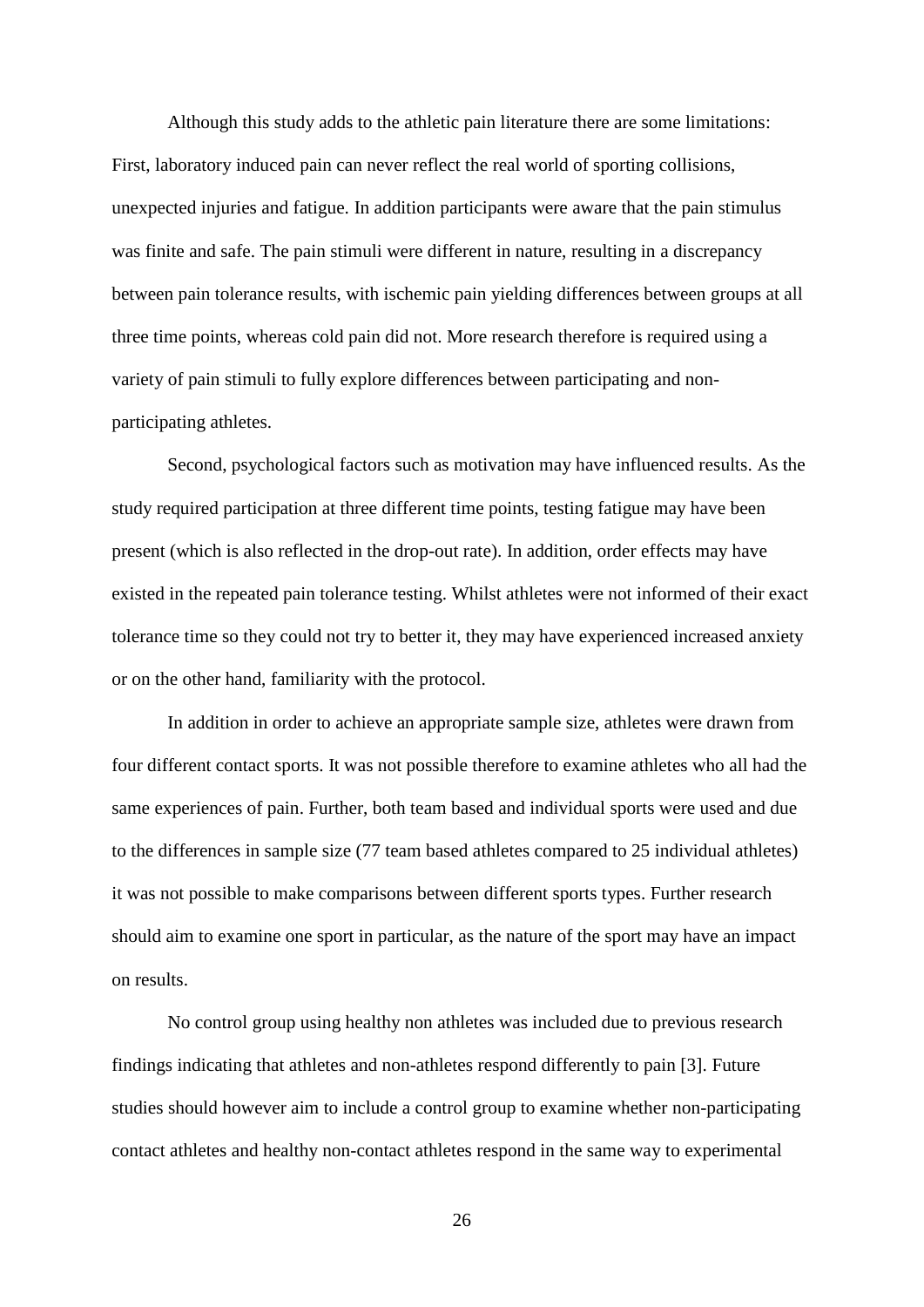pain over 8 months. It would be interesting to discover whether there are any differences between those who drop out of contact sports and those who play non-contact sports or those who choose to avoid sport all together. Given the different direction of results for participating versus non-participating athletes it seems that exposure to pain can result in sensitisation (in the case of non-participating athletes) and potential habituation (in the case of the participating athletes).

Future studies should attempt to measure pain responses over a longer period of time and explore the mechanisms behind differences within athletic groups. This study focused only on one athletic season; it is therefore unknown beyond this time frame how athletes respond to pain. More detailed questions via qualitative methods should also be asked about how athletes feel about pain experienced within sports over time.

#### **5. Conclusions**

This longitudinal study is the first to suggest that commitment to high contact sports is linked to maintained or increased experimental pain tolerance and decreases in pain bothersomeness over an athletic season. Reductions in pain tolerance over time in the nonparticipating group suggest that other factors are responsible for engagement in sport and not just pain tolerance at the outset. For example individuals who catastrophize about pain or have a low direct coping style may choose to drop out of contact sports. In addition, finding pain bothersome may also influence attrition rates. As pain intensity (as measured by VAS) did not differ between participating and non-participating athletes, it could be suggested that participating athletes perceived pain in the same way as non-participating athletes, but they did something different to cope with and endure it. Higher direct coping and reduced catastrophizing were demonstrated by participating athletes, suggesting that their view of pain was indeed different to non-participating athletes. Participating athletes also enjoyed their sport more and felt more positively about the pain they experienced. It is postulated that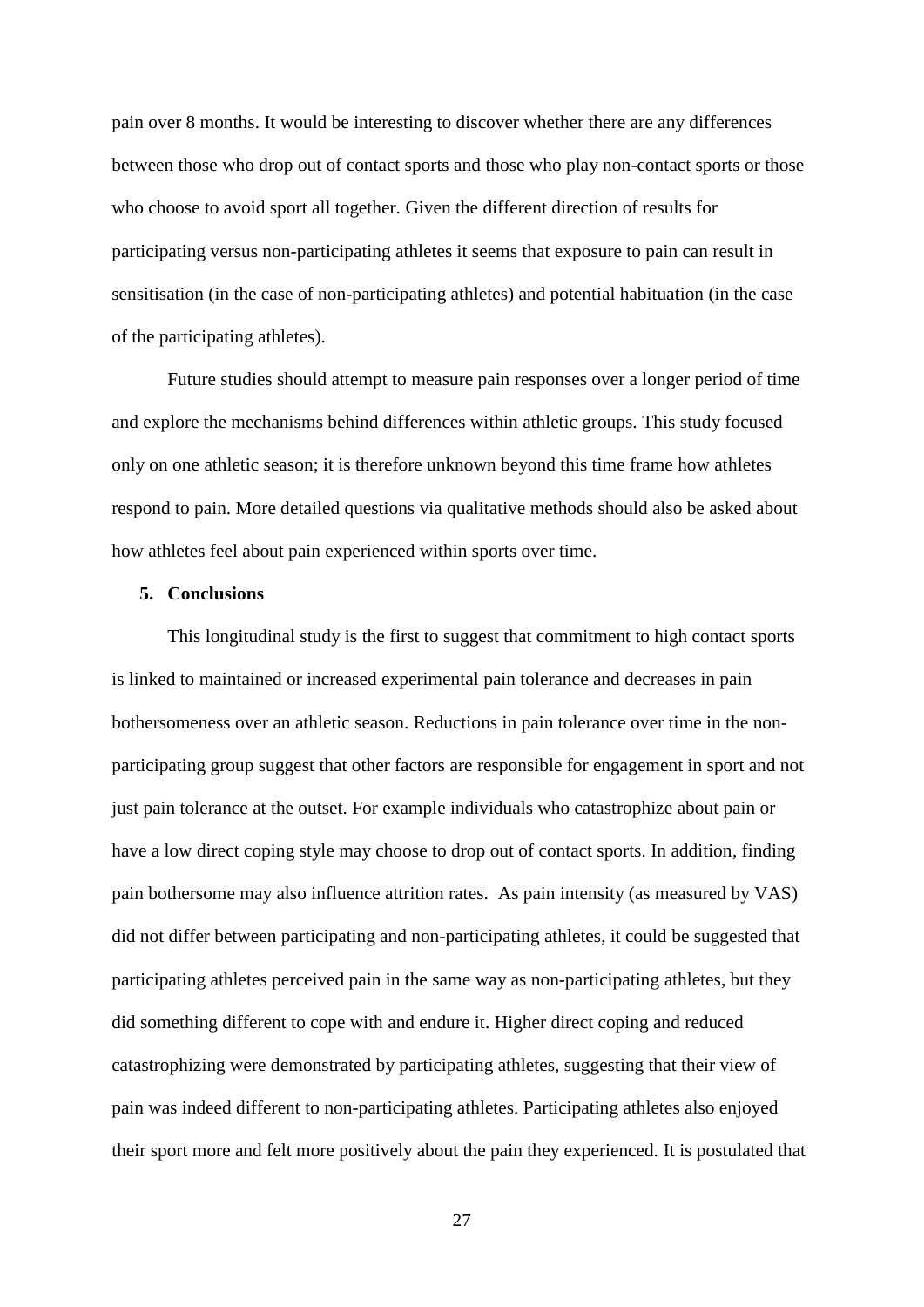the participating group learnt to cope with pain and adapted to it over the season, potentially due to resilience [14]. A likely reason for significant reductions in pain tolerance in the nonparticipating group is a decrease in motivation and a lack of interest in the testing protocols. Though not directly measured, fear of pain [18] or low pain related self-efficacy [44] or negative affect [35] may account for these results.

## **6. Implications**

Taken together these results suggest that those who adhere to contact sport may tolerate more experimental ischemic pain as the season progresses. They also find pain less bothersome, catastrophize less about injury pain over time and have a high direct coping style. These results can help us to understand attrition in sports where pain is likely. This study also provides a platform for further investigation into how athletes cope with pain and suggests that coping styles (as measured by SIP15) and bothersomeness of pain may account for participation in contact sports. This study extends previous recent research focusing on pain modulation within athlete populations [45,7] and differences between athletes and nonathletes [3]. We have shown that attrition in contact sport may be related to psychological and physical responses to pain and that habituation to pain may occur over time in participating athletes.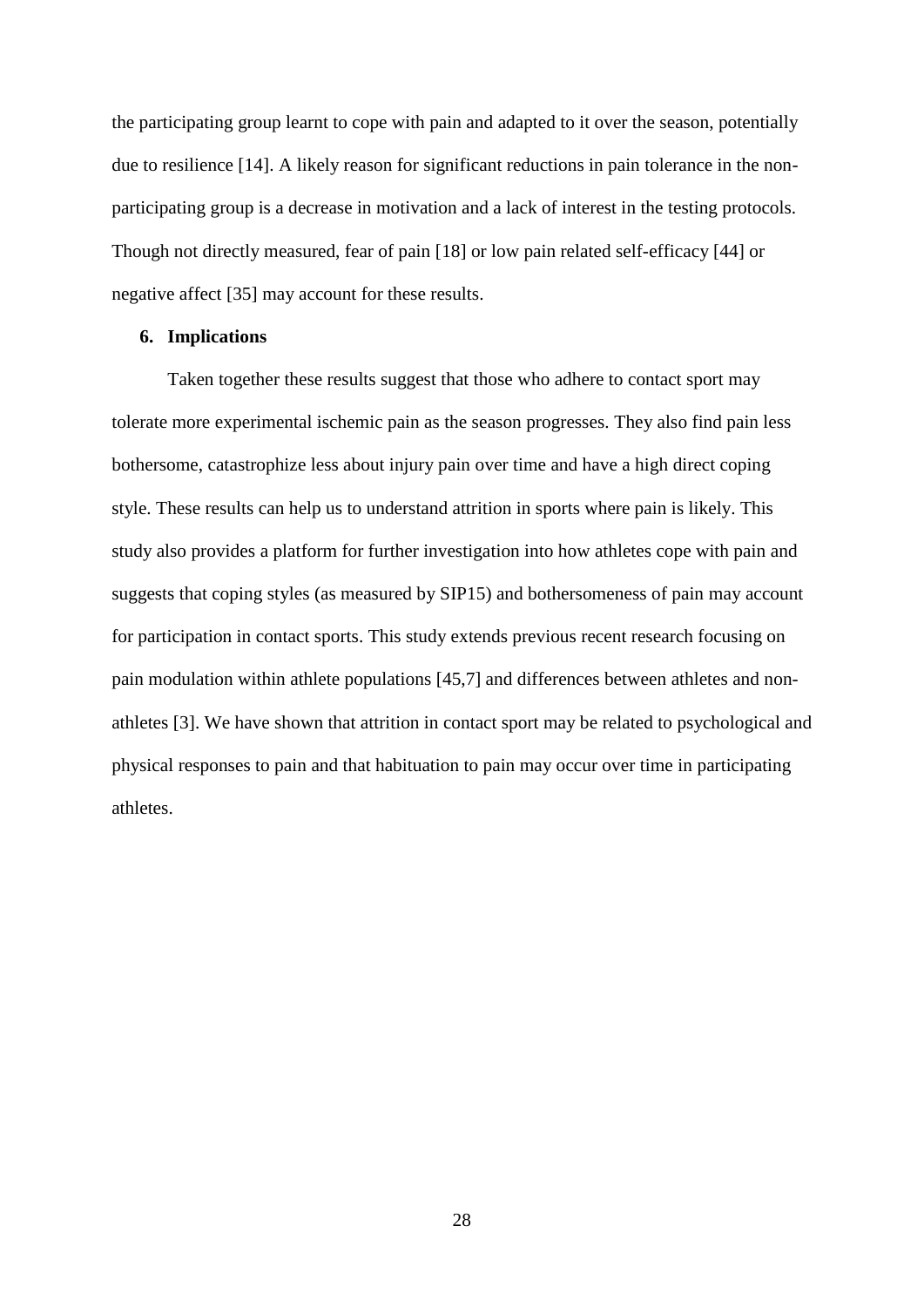## **Ethical Issues**

All participants provided informed consent to participate and the study was approved by the University Research Ethics Committee. The study was not registered. There are no conflicts of interest.

# **Funding**

This research did not receive any specific grant from funding agencies in the public, commercial, or not-for-profit sectors.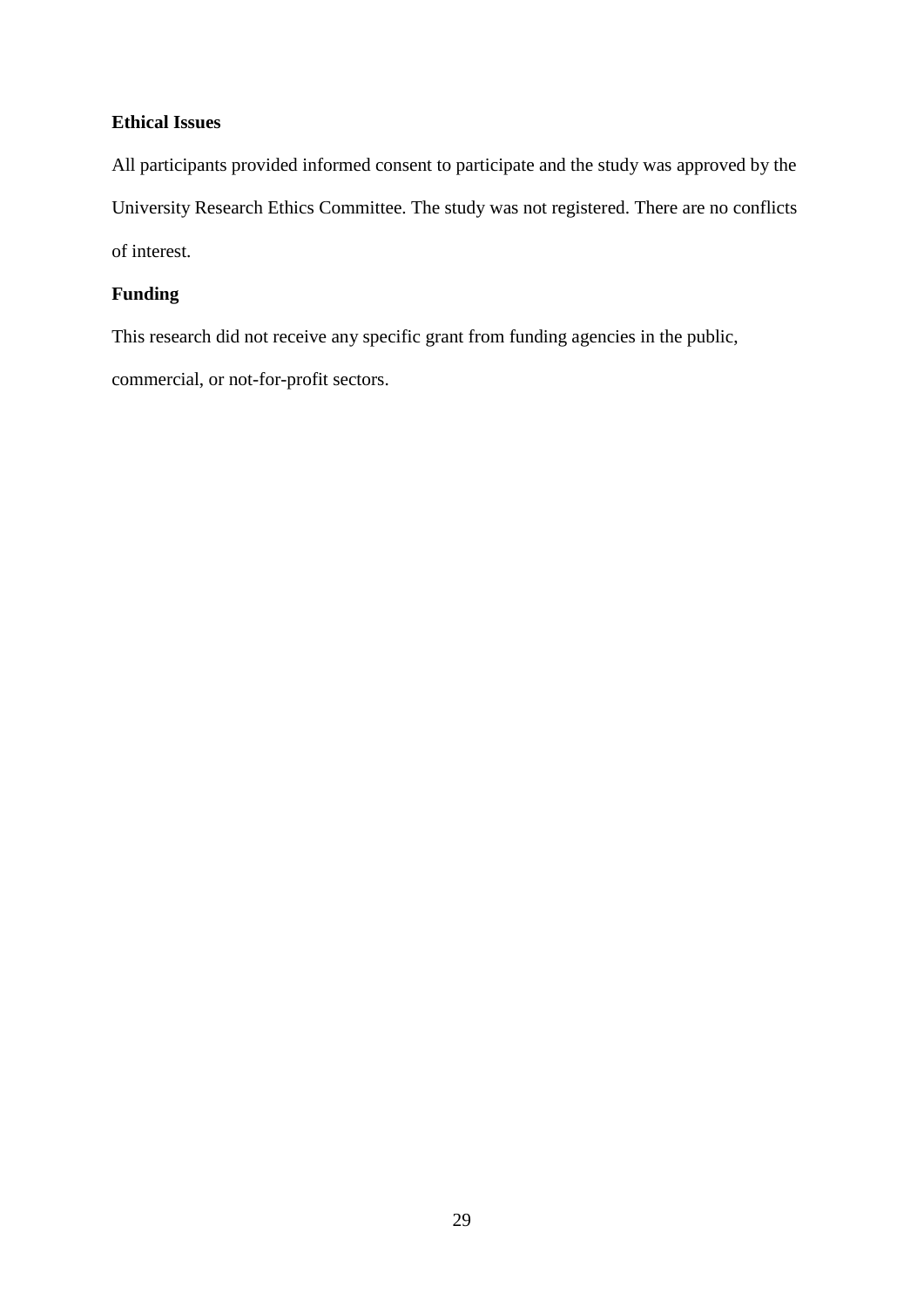# **References**

[1] Hall EG, Davies S. Gender differences in perceived intensity and affect of pain between athletes and non athletes. Percept Mot Skills 1991;73:779-86.

[2] Sullivan MJL, Tripp DA, Rogers WM, Stanish W. Catastrophizing and pain perception in sport participants. J Appl Sport Psychol 2000;12:151-67.

[3] Tesarz J, Schuster AK, Hartmann M, Gerhardt A, Eich W. Pain perception in athletes compared to normally active controls: a systematic review with meta-analysis. Pain 2012;153:1253-62.

[4] Ryan ED, Foster R. Athletic participation and perceptual augmentation and reduction. J Pers Soc Psychol 1967;6:472-6.

[5] Ryan ED, Kovacic CR. Pain tolerance and athletic participation. Percept Mot Skills 1966;22:383-90.

[6] Raudenbush B, Canter RJ, Corley N, Grayhem R, Coon J, Lilley S, Meyer B, Wilson I. Pain threshold and tolerance differences among intercollegiate athletes: Implications of past sports injuries and willingness to compete among sports teams. N Am J Psychol 2012;14:85- 91.

[7] Tesarz J, Gerhardt A, Schommer K, Treede R, Eich W. Alterations in endogenous pain modulation in endurance athletes: An experimental study using quantitative sensory testing and the cold-pressor task. Pain 2013;154:1022-29.

[8] Scott V, Gijsbers K. Pain perception in competitive swimmers. BMJ 1981;283:91-3.

[9] Tajet-Foxell B, Rose FD. Pain and pain tolerance in professional ballet dancers. Br J Sports Med 1995;29:31-4

[10] Ord P, Gijsbers K. Pain thresholds and tolerances of competitive rowers and their use of spontaneous self-generated pain coping strategies. Percept Motor Skills 2003;97:1219-22

[11] Rhudy JL. Does endogenous pain inhibition make a better athlete, or does intense athletics improve endogenous pain inhibition? Pain 2013;154:2241-2.

[12] Geva N, Defrin R. Enhanced pain modulation among triathletes: A possible explanation for their exceptional capabilities. Pain 2013;154:2317-23.

[13] Crombez G, Eccleston C, Baeyens F, Eelen P. Habituation and the interference of pain with task performance. Pain 1997;70:149-54.

[14] Smith BW, Tooley EM, Montague EQ, Robinson AE, Cosper CJ, Mullins PG. The role of resilience and purpose in life in habituation to heat and cold pain. J Pain 2009;10:493-500.

[15] Dar R, Ariely D, Frenk H. The effect of past injury on pain threshold and tolerance. Pain 1995;60:189-93.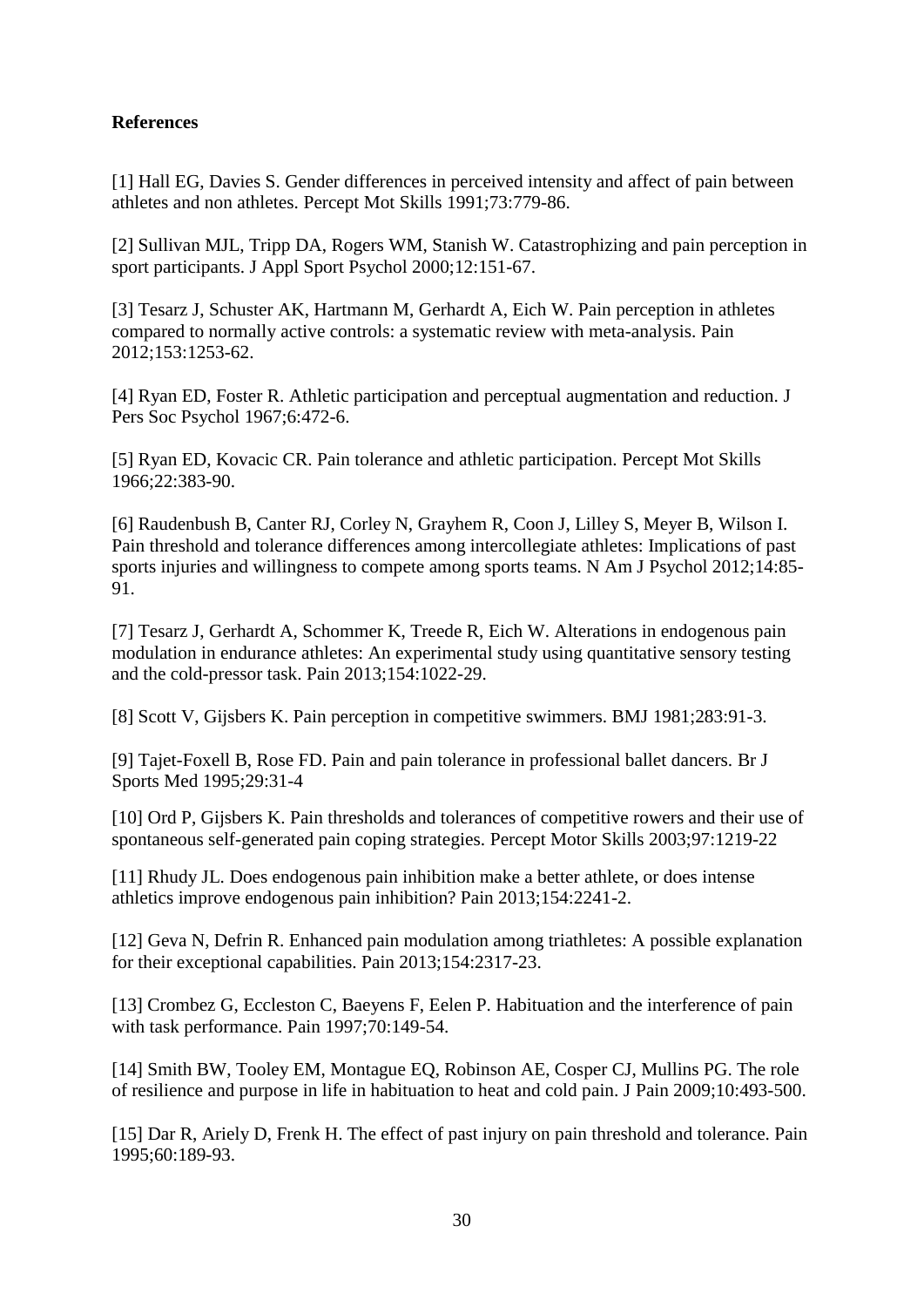[16] Sheiner E, Sheiner EK, Shoham-Vardi I. The relationship between parity and labor pain. Obstet Gynecol Int J 1998;63:287-8.

[17] Saisto T, Kaaja R, Ylikorkala O, Halmesmak E. Reduced pain tolerance during and after pregnancy in women suffering from fear of labor. Pain 2001;93:123-7.

[18] Byerly PN, Worrell T, Gahimer J, Domholdt E. Rehabilitation compliance in an athletic training environment. J Athl Training. 1994;29:352-355.

[19] Buckworth J, Dishman RK, O'Connor PJ, Tomporowski PD. Exercise psychology. Champaign, IL: Human Kinetics; 2013. P.341-2.

[20] Bingel U, Schoell E, Herken W, Buchel C, May A. Habituation to painful stimulation involves the antinociceptive system. Pain 2007;131:21-30.

[21] Rennefeld C, Wiech K, Schoell ED, Lorenz J, Bingel U. Habituation to pain: Further support for a central component. Pain 2009;148:503-8.

[22] Clark-Carter D. Quantitative psychological research: A student's handbook. Hove: Psychology Press, 2008.

[23] Bourgeois AE, Meyers MC, LeUnes AD. The Sport Inventory for Pain: Empirical and confirmatory factorial validity. J Sport Behav 2009;32:19-35.

[24] Meyers MC, Bourgeois AE, Stewart S, LeUnes A. Predicting pain response in athletes: Development and assessment of the Sports Inventory for Pain. J Sport Exerc Psychol 1992;14:249-61.

[25] Bijur PE, Silver W, Gallagher EJ. Reliability of the visual analog scale for measurement of acute pain. Acad Emerg Med 2001;8:1153-7.

[26] Manning EL, Fillingim RB. The influence of athletic status and gender on experimental pain responses. J Pain 2002;3:421-28.

[27] Bae Y & Lee S. Analgesic effects of transcutaneous electrical nerve stimulation and interferential current on experimental ischemic pain models: Frequencies of 50Hz and 100Hz. J Phys Ther Sci 2014;26:1945-8.

[28] Field A. Discovering Statistics Using SPSS (3<sup>rd</sup> edition). London: Sage; 2009.

[29] Bhalang K, Sigurdsson A, Slade GD, Maixner W. Associations among four modalities of experimental pain in women . J Pain 2005;6:604-11

[30] Addison T, Kremer J, Bell R. Understanding the psychology of pain in sport. Irish J Psychol 1998;19:486-503.

[31] Rainville P, Feine JS, Bushnell C, Duncan GH. A psychophysical comparison of sensory and affective responses to four modalities of experimental pain. Somatosens Mot Res 1992;9:265-77